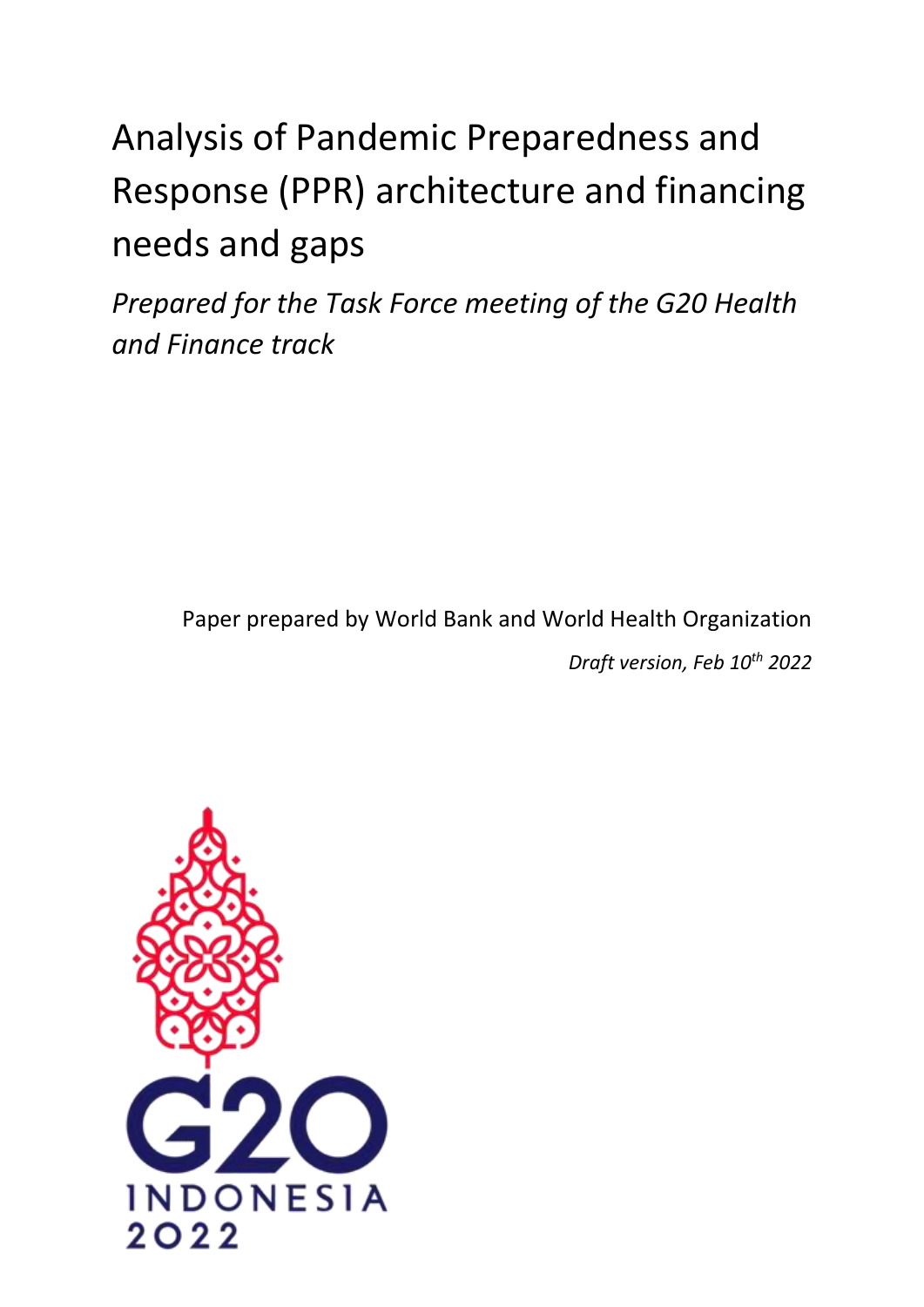#### **Key messages:**

- 1. A global **Pandemic Preparedness and Response (PPR) architecture consists of five sub-systems** that are interwoven and must be deployed at national, regional and global level:
	- Surveillance, collaborative intelligence, and early warning
	- Prioritized research and equitable access to medical countermeasures and essential supplies
	- Public health and social measures and engaged, resilient communities
	- Lifesaving, safe and scalable health interventions, and resilient health systems
	- PPR strategy, coordination, and emergency operations
- 2. The investment case for investing in PPR is clear. **Frequency and impact** of pandemic prone **pathogens is increasing**, while **modest investments in PPR** capacities can **prevent and contain**  disease outbreaks, thereby drastically **reducing the cost of response** and the broader economic and social impacts of a pandemic or large-scale outbreak. They will also help address "slow-burn" challenges that are key drivers of mortality today, including HIV/AIDS, TB, Malaria and AMR.
- 3. The total financing need for the future PPR system is **estimated at US\$ 31.1 billion annual investment**, consistent with the estimate of the G20 High-Level Independent Panel. Considering current and expected domestic and international financing for PPR, it is estimated that **at least an additional US\$ 10.5 billion per year in international financing** will be needed.
	- a. At national level, the **largest PPR capacity gaps can be found in countries with the least fiscal space to address them**: LICs and LMICs, for which national needs are estimated at around US\$ 16.2 billion per year, with a gap of at least **US\$ 7.0 billion** to be covered by international financing.
	- b. The international financing gap at global and regional level is estimated to be at least **US\$ 3.5 billion per year**.
- 4. The COVID-19 crisis revealed that the magnitude of financing and capacity to coordinate **funds to fill critical gaps** are currently **not adequate. Three high-level options** provide possible solutions to fund prioritized gaps:
	- a. Selectively augment resources for existing institutions to support PPR priorities;
	- b. Establish a new, dedicated stream of additional international financing for PPR that can be channelled flexibly through existing institutions to further strengthen PPR in a way that brings the most added value for both contributors and recipients (e.g., 'fund of funds');
	- c. Consolidate PPR functions of existing agencies, funds & programs (unworkable option at this stage).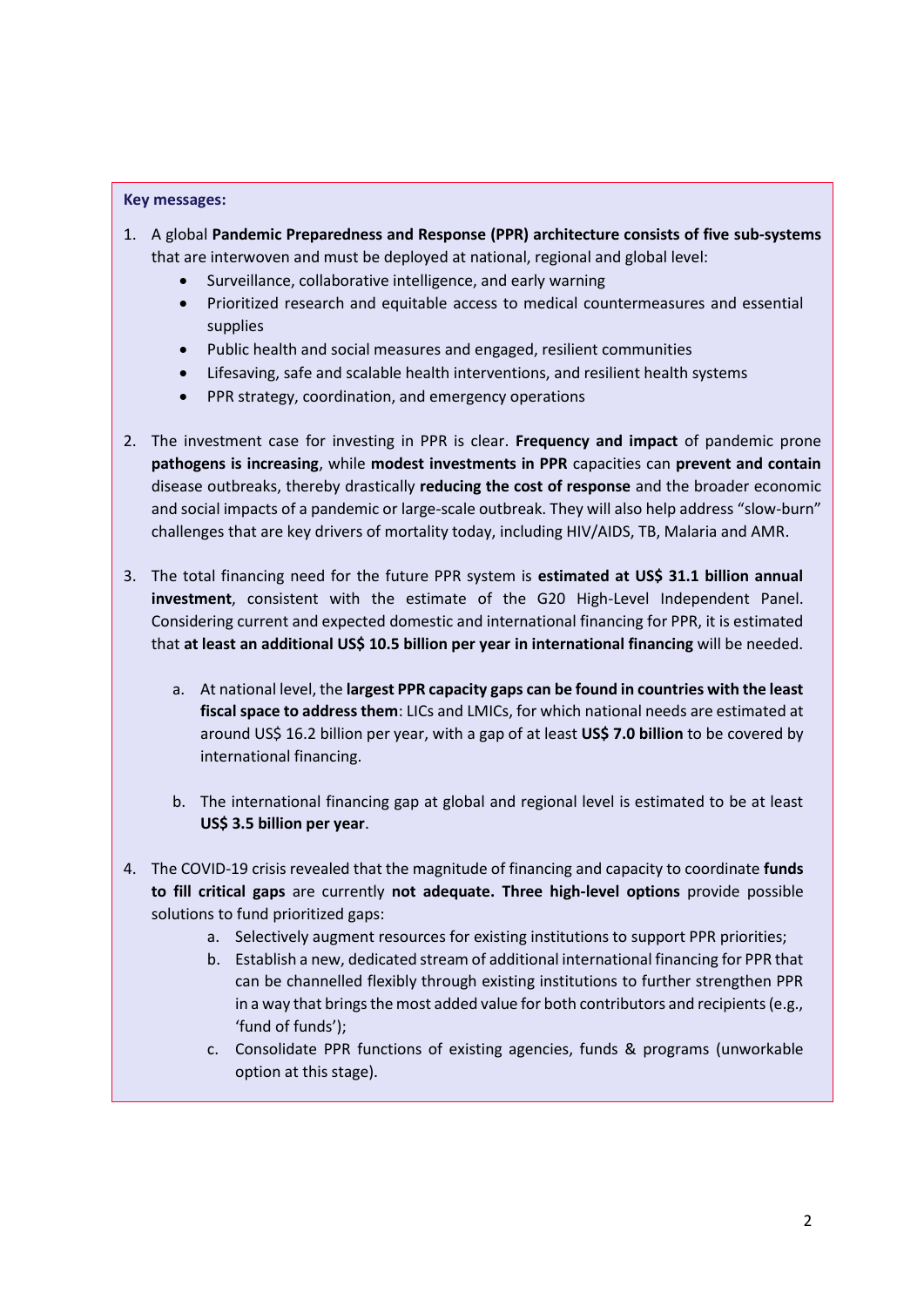#### **A | Context and scope**

This non-paper has been prepared pursuant to a request by the G20 Finance and Health Task Force to identify financing needs and gaps for Pandemic Preparedness and Response.

Pathogens will emerge and re-emerge with the potential to cause disease, death, and disruption of a magnitude equal or greater than SARS-CoV-2. Outbreaks of infectious pathogens have been a defining feature of human history, and any analysis of prevailing trends strongly suggests that outbreaks of pathogens of pandemic potential are set to continue to increase in frequency for the foreseeable future.

We may also be certain that, unless swift and coordinated action is taken to strengthen the global architecture for pandemic preparedness and response, backed by the necessary financing, the costs of the next pandemic are likely to exceed those of COVID-19 (figure 1).





The increasingly diverse origins and complexity of epidemics and pandemics are mirrored by the complexity and diversity of their effects on societies and economies. Effective pandemic preparedness and response, although anchored in the health sector, intersects with every area of national and global governance (figure 2).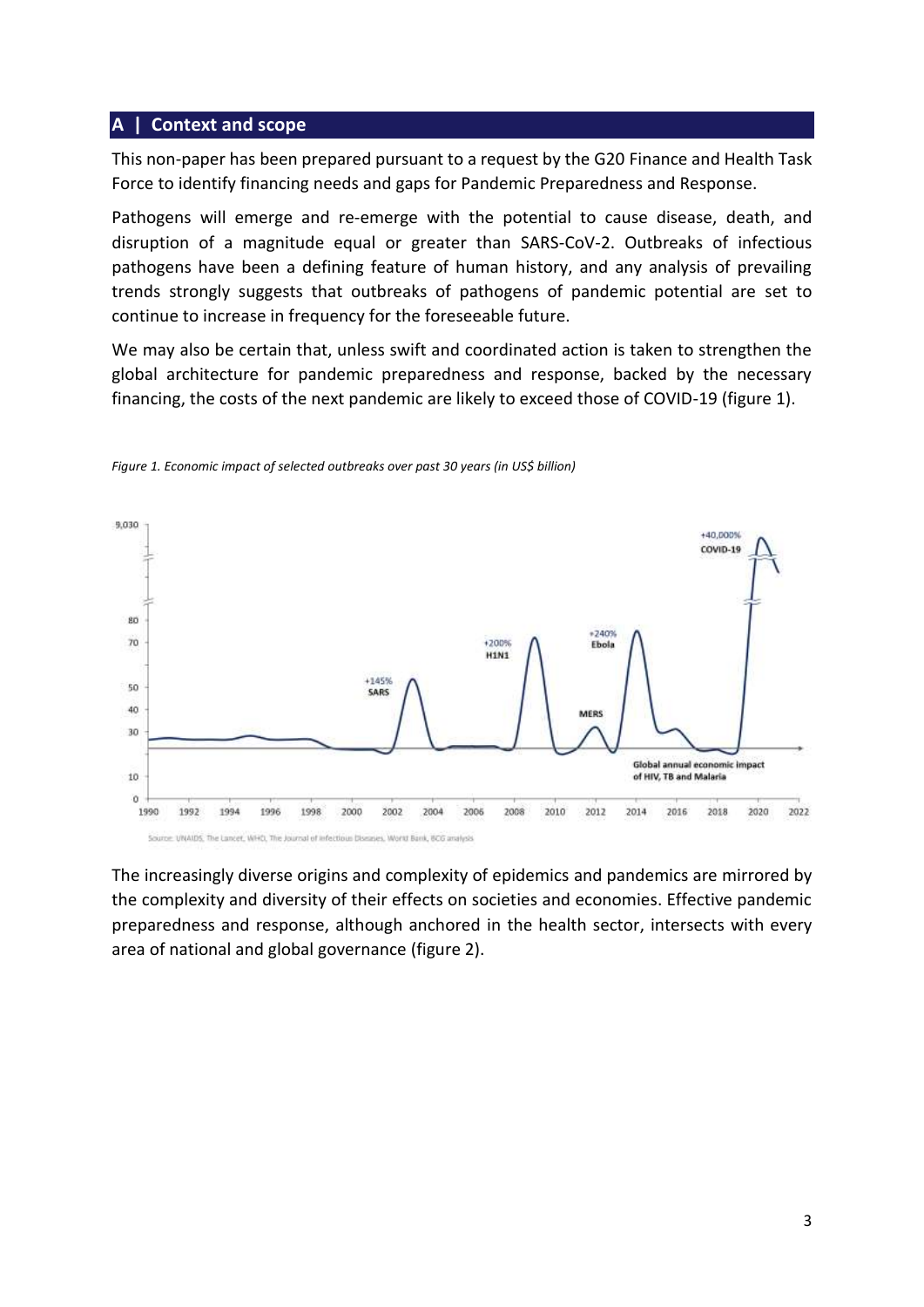#### *Figure 2. Multi-sectoral pandemic preparedness and response (PPR)*



COVID-19 has highlighted the weaknesses and gaps in the world's collective pandemic defenses. A large body of reviews and reports examining both the response to COVID-19 and the state of pandemic preparedness that preceded it have now been completed, yielding more than 200 individual recommendations. In broad terms these recommendations can be mapped to the three pillars of the global architecture of pandemic preparedness and response: systems, finance, and

governance. The experience of COVID-19 has shown that each of these three pillars must be built on the foundational principles of equity and solidarity.

The initial analyses of financing needs and gaps presented in part C of this paper are intended to help frame future discussions on potential financing modalities for a strengthened and sustainable global architecture for pandemic preparedness and response. As such, a detailed appraisal of the systems and governance aspects of global pandemic preparedness and response are beyond the scope of this document. It is useful, however, to briefly consider the systems of pandemic preparedness and response architecture as they stand, and as they may evolve, in order to better inform any discussion around sustainably financing the pandemic preparedness and response architecture of the future.

# **B | Pandemic preparedness and response: systems and architecture**

Conceptually, we can consider a simplified global pandemic preparedness and response system as five core elements (figure 3):

- Surveillance, collaborative intelligence, and early warning
- Prioritized research and equitable access to medical countermeasures and essential supplies
- Public health and social measures and engaged, resilient communities
- Lifesaving, safe and scalable health interventions, and resilient health systems
- Pandemic preparedness and response strategy, coordination & emergency operations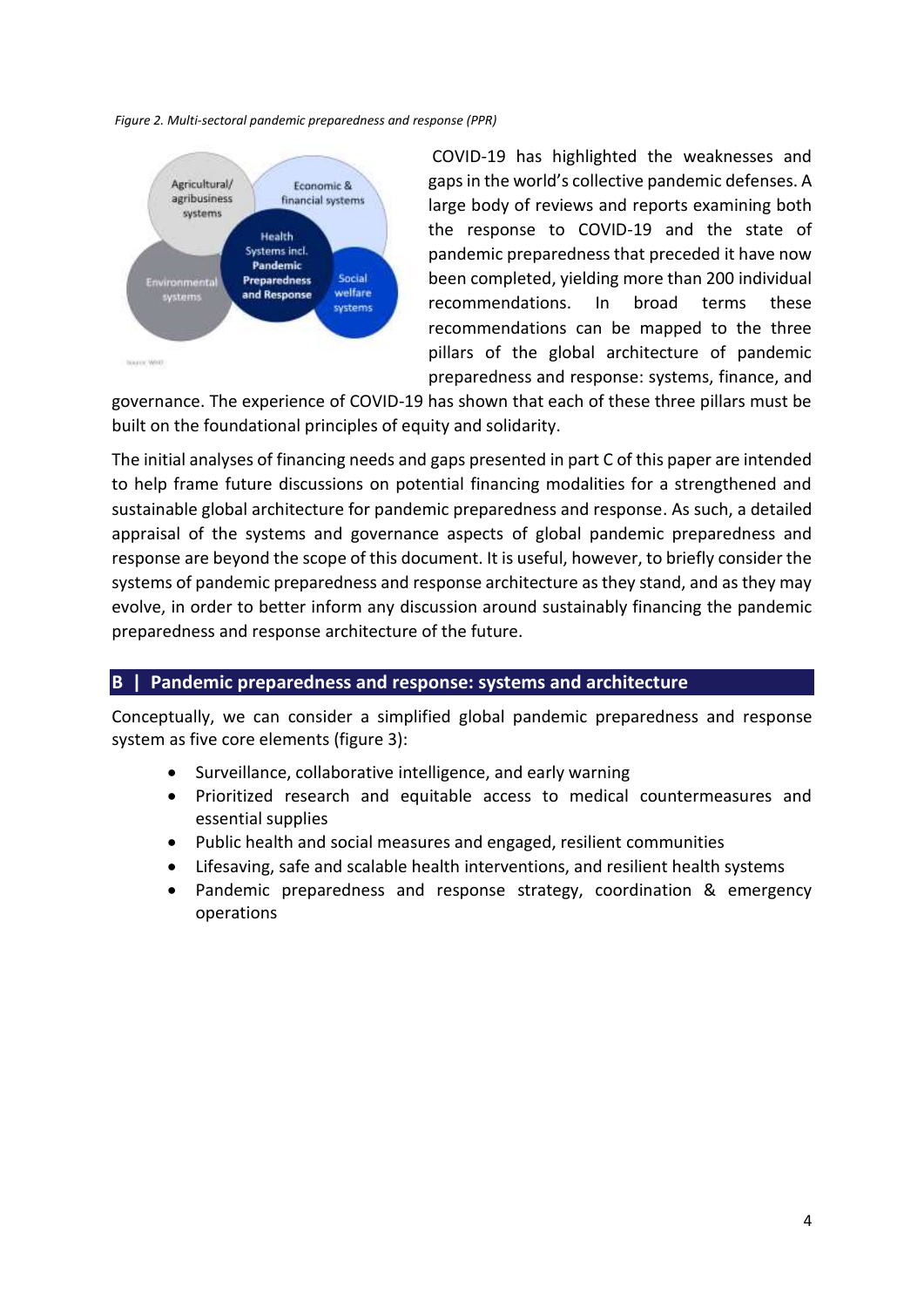*Figure 3. Five core elements of pandemic preparedness and response (PPR)*



As COVID-19 has demonstrated, each of these core elements must be linked together horizontally at local, national, and regional/global level, and vertically integrated between each level of geographical organization (figure 4). Local and global pandemic preparedness and response are indivisible. No person, community or country can be safe until all are safe. Pandemic preparedness and response depend on national capacities supported and catalyzed by regional and global structures for governance and oversight, norms and standard setting, and long-term and emergency financing, where needed.

*Figure 4. Preliminary mapping of the pandemic preparedness and response ecosystem (preliminary and non-exhaustive)*

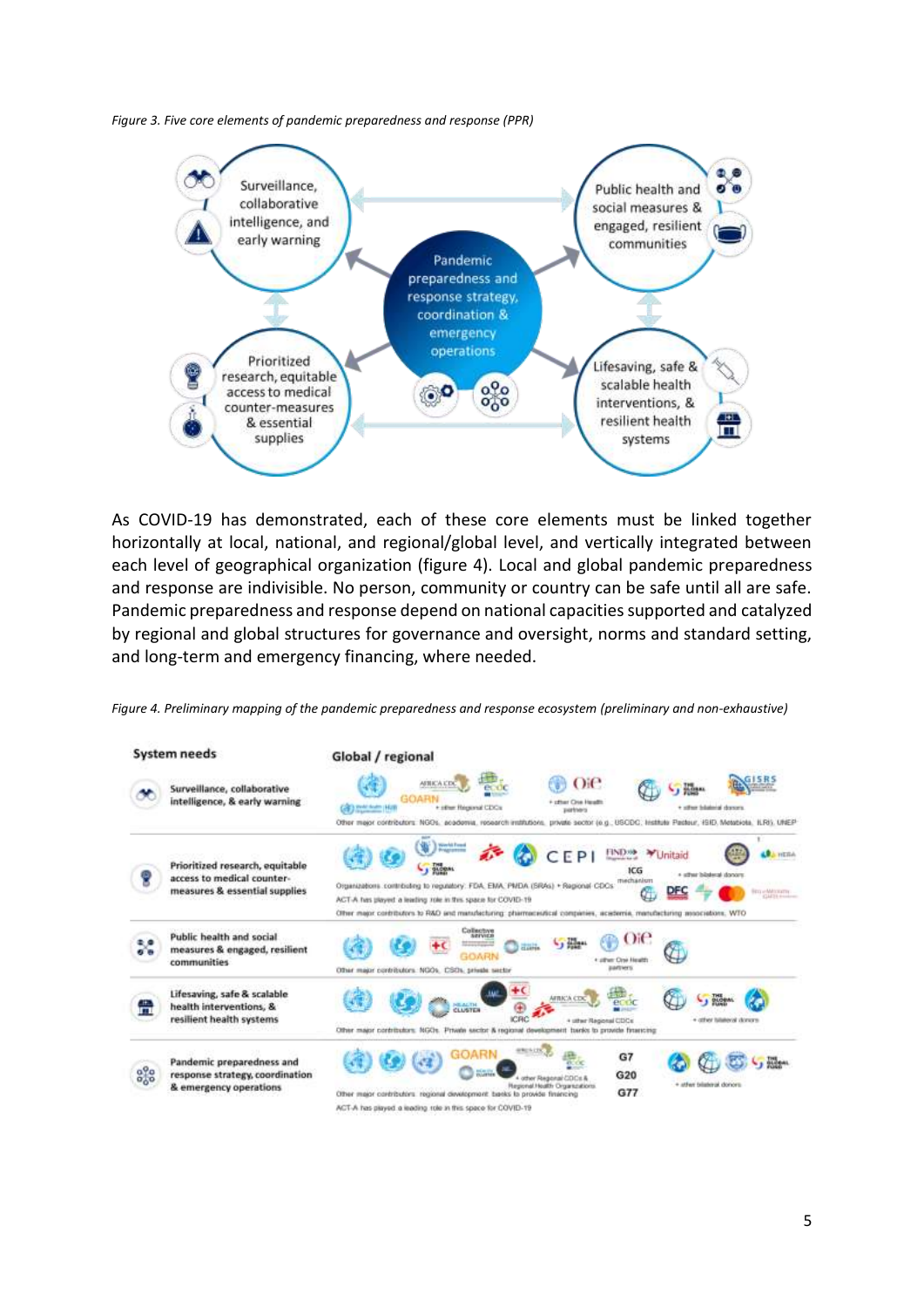There is also a temporal dimension: the constituent parts of each core element take on different roles and functions at each step of the health emergency continuum from preparedness, through prevention, readiness, detection, and response. Response may be further subdivided into several phases depending on context, from investigation and containment to control and mitigation.

In many cases, the essential parts of these core elements already exist; but COVID-19 highlighted deficiencies in the way these parts were networked, integrated, and financed. The experience of the past two years has taught us that these deficiencies produced a pandemic preparedness and response ensemble which dilutes the value of its components. COVID-19 also exposed the absence of essential systemic elements that required urgent *ad hoc* solutions, and which now need to be refined based on the lessons of the pandemic, made sustainable, and integrated into a strengthened overarching system. Figure 4 shows a preliminary mapping of the key global institutes and national/local entities with a remit in each of the five core pandemic and preparedness elements.



*Figure 5. Continuum of outbreak, epidemics and pandemics: from prepare & prevent to detect & respond* 

A brief description of each of the five essential subsystems for pandemic preparedness and response at the global/regional and national/local level is given in Annex A. Figure 4 shows a preliminary mapping of the pandemic preparedness and response ecosystem.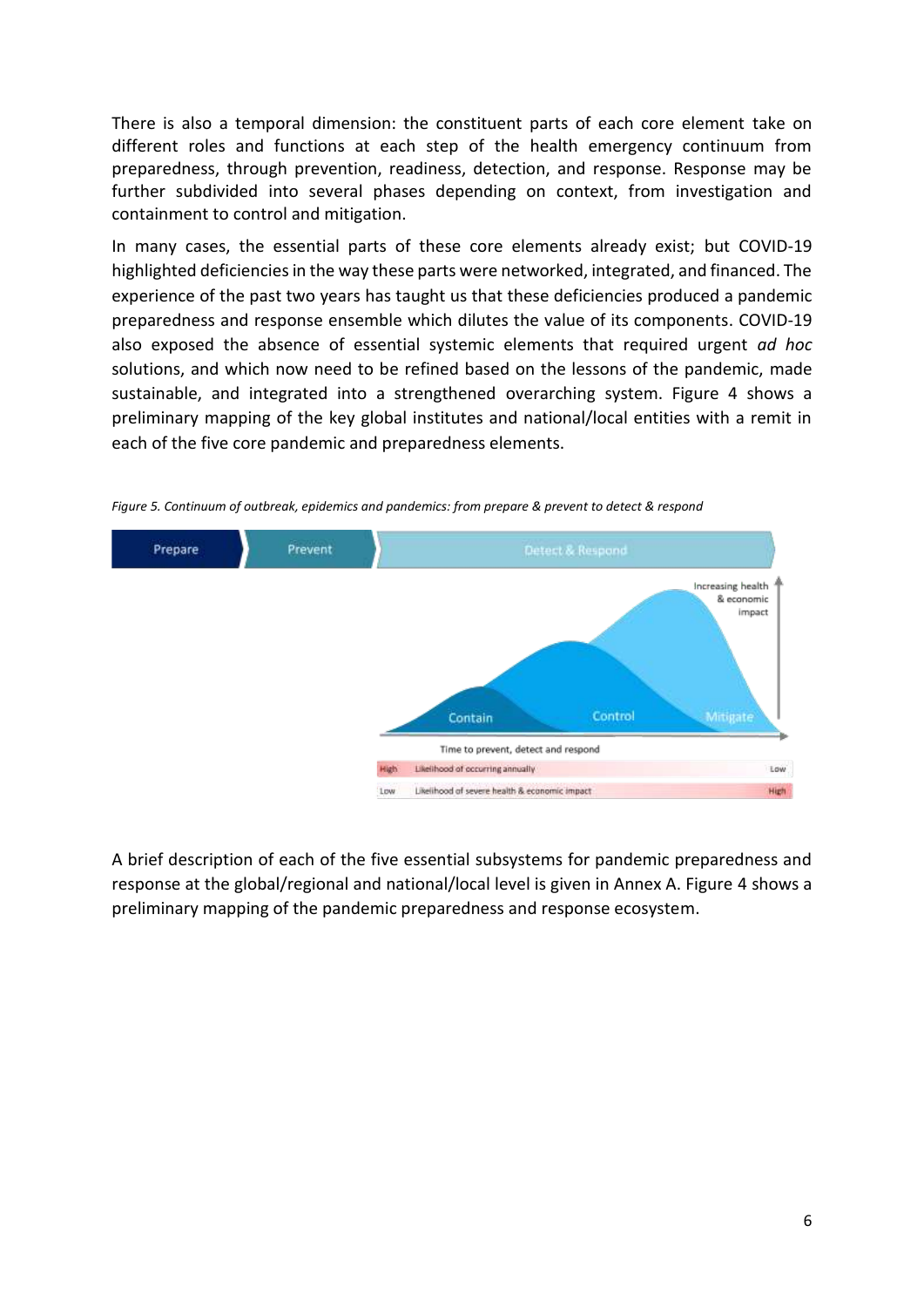### **C. PPR FINANCING NEEDS AND GAPS**

COVID-19 has demonstrated beyond doubt what previous outbreaks and epidemics had already shown: global pandemic preparedness and response depends on strong local and national capacities. Effective response is dependent on dynamic knowledge of what to respond to, where, and at what scale. The COVID-19 pandemic exposed weaknesses in many aspects of disease surveillance in almost all countries. Transforming fragmented and often antiquated public health surveillance systems into a modern and globally networked system will require substantial long-term investments in laboratory capacities; digitization; standardization of data collection methods; and an extension of disease surveillance beyond the intersection of human, animal and environmental health founded on the principle of One Health. Key investments in health systems and communities, and strong, effective national preparedness and response coordination, are not only vital investments in global health security but also yield resilience dividends that accrue far beyond preparedness and response. In all cases, dedicated investments will be needed to ensure that high-risk populations, especially in humanitarian contexts, are not excluded from improved pandemic preparedness and response.

# *C1. Local and national level needs and gaps*

#### *The 5 subsystems framework proposed by WHO builds upon the IHR (2005)*

PPR capacities at local and national level play a critical role in preventing, detecting, and responding to disease outbreaks. Moreover, given the potential for disease outbreaks to spread across borders, national capacities have important spill over benefits at regional and global level. The WHO Benchmarks for International Health Regulations (IHR) Capacities define 18 technical areas across the areas of prevention, detection, response, and broader health hazards<sup>1</sup>. These benchmarks – and in some cases other related standards – form the basis for assessing both technical gaps in countries capacities and associated financing gaps. To reflect on the learnings of the last 17 years of outbreaks and pandemics, WHO has updated the thinking of IHR to propose the new 5 subsystem description of Pandemic PPR.

#### *Assessing country financing needs from the bottom up*

**.** 

One approach to assessing financing needs is to build on country-level PPR assessments (Joint External Evaluations (JEE) and IHR State Party Self-Assessment Annual Reports (SPAR)), and the associated processes to cost investments and activities required to address critical gaps.

 $<sup>1</sup>$  The 18 technical areas in the WHO Benchmarks for International Health Regulations (IHR) Capacities</sup> ("Benchmark areas") were: 1) National legislation, policy, and financing, 2) IHR coordination, communication and advocacy and reporting, 3) Antimicrobial resistance (AMR), 4) Zoonotic disease, 5) Food safety, 6) Immunization, 7) National laboratory system, 8) Biosafety and biosecurity, 9) Surveillance, 10) Human Resources, 11) Emergency preparedness, 12) Emergency response operations, 13) Linking public health and security authorities, 14) Medical countermeasures and personnel deployment, 15) Risk communication, 16) Points of entry, 17) Chemical events, and 18) Radiation emergencies.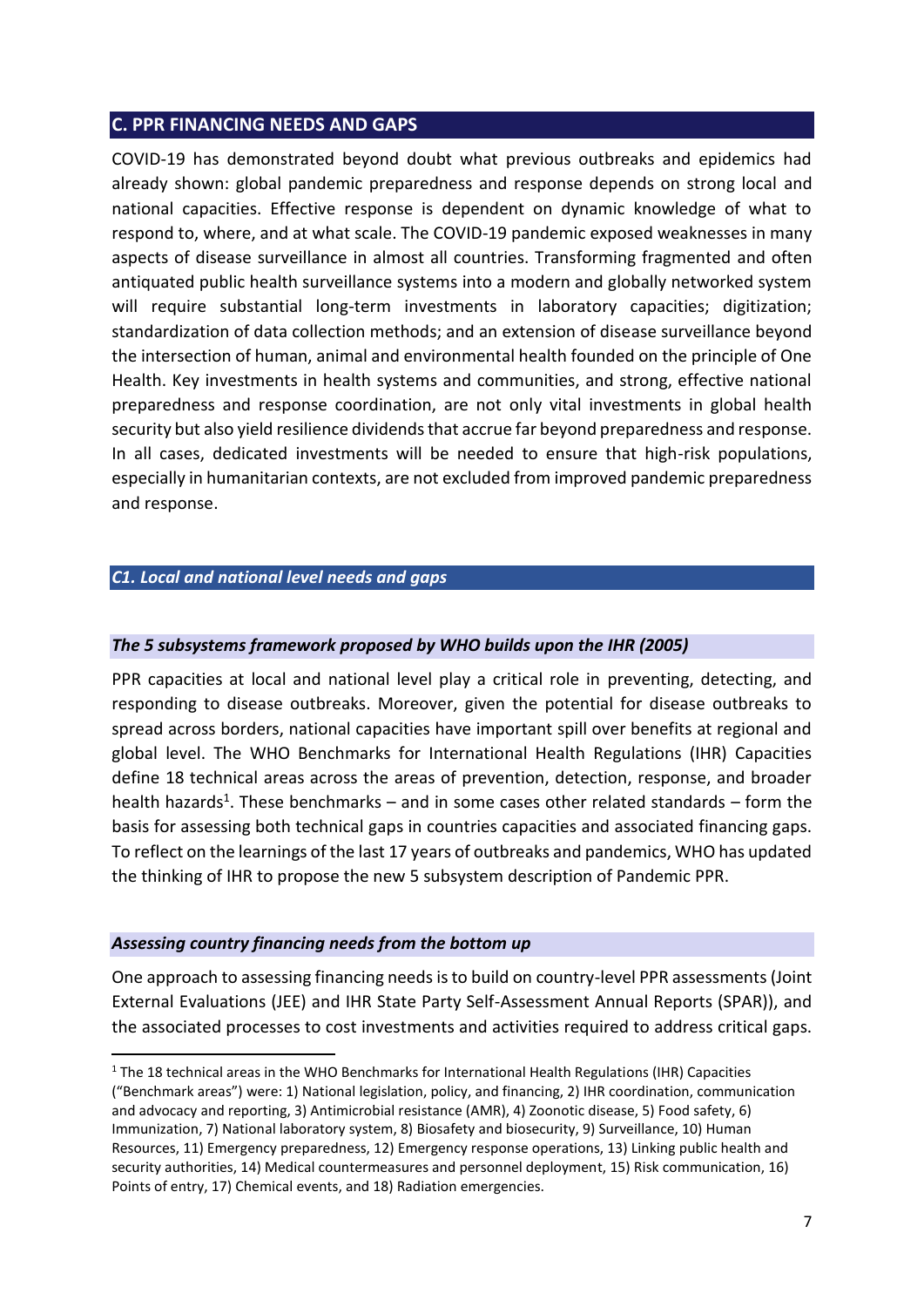The resultant *National Action Plans for Health Security*, which have been prepared in many countries, focus on the incremental cost to achieve a JEE benchmark of "demonstrated capacity" relative to the current baseline. These costed plans provide a useful reference point, demonstrating how different baselines and country contexts can result in significant differences in financing need, and highlighting the that recurrent costs comprise a large part of financing needs in many countries (see Table 1).

|                                                                              |              | Capital (US\$ pc) |                 | Annual recurrent (US\$ pc / year) |              |                |                 |                |
|------------------------------------------------------------------------------|--------------|-------------------|-----------------|-----------------------------------|--------------|----------------|-----------------|----------------|
|                                                                              | <b>Kenya</b> | <b>Nigeria</b>    | <b>Cameroon</b> | <b>Liberia</b>                    | <b>Kenya</b> | <b>Nigeria</b> | <b>Cameroon</b> | <b>Liberia</b> |
| Cost of achieving<br>core PPR capacities,<br>including expanded<br>workforce | 0.02         | 0.07              | 0.19            | 5.29                              | 4.35         | 2.95           | 3.01            | 7.35           |

*Table 1: Estimates of PPR financing needs based on NAPHS in selected countries*

*Source: Compiled by the WB based on data from publicly available NAPHS*

**.** 

#### *From country assessments to aggregate to PPR financing needs*

Costed NAPHS provide useful insights but are not available for every country and have limitations. Hence, to arrive at aggregate estimates of financing needs (globally and for country groupings), researchers and practitioners have used available data on PPR gaps and costs to estimate financing needs to achieve benchmark levels of PPR capacity. The resultant studies differ in scope, methods, and assumptions, and hence offer a range of estimates of cost. Yet, based on a recent systematic review of ten key studies of the cost of improving PPR, several important conclusions emerge. 2 In particular:

- The estimated cost per capita per year to achieve benchmark levels range from less than US\$1 for studies focused on a narrow set of capacities, to a range of US\$3 to US\$5 for studies that considered capacities across the full spectrum of prevention, detection, and response.
- In the short term, per capita costs are higher in LICs and LMICs than higher-income countries given lower baseline capacities and associated needs for frontloaded capital investments.
- Most cost estimates are based on a One Health approach but with a limited scope of activities related to zoonotic disseats. A more comprehensive approach that includes addressing deforestation, wild meat trade and other risks would be associated with significantly higher costs.
- The largest cost drivers included zoonotic disease, human resources, national laboratory systems, and surveillance.

<sup>&</sup>lt;sup>2</sup> Clarke, Lorcan, Edith Patouillard, Andrew J. Mirelman, Zheng Jie Marc Ho, Tessa Tan-Torres Edejer, and Nirmal Kandel. "The costs of improving health emergency preparedness: A systematic review and analysis of multi-country studies." *eClinicalMedicine* 44 (2022): 101269.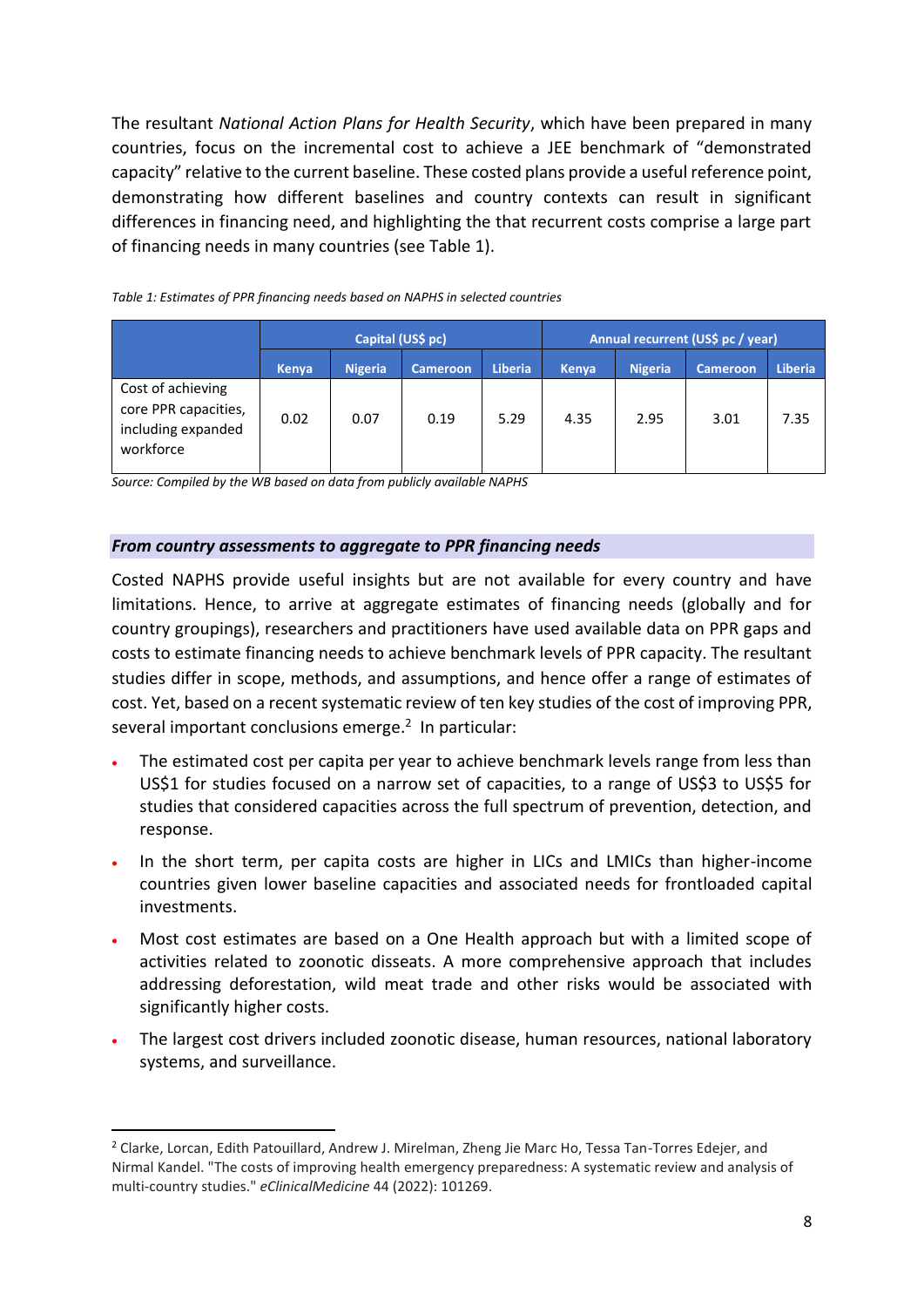Building on this review and prior costing exercise, this non-paper leverages the in-depth costing work that was done for the G20 High-Level Independent Panel report "Financing the Global Commons for PPR" published in June 2021, as well as the McKinsey & Company publication "Not the last pandemic: Investing now to reimagine public-health systems" from May 2021, to provide estimates of costs for the five PPR subsystems outlined above. In some cases, estimates were revised to reflect additional learnings from the ACT-Accelerator, or to incorporate recently published data. Certain costs were removed, introducing a first level of prioritization. Detailed breakdown of the five systems and what is included after prioritization can be seen in Annex A.

#### *US\$ 26.4 billion per annum PPR total financing needs at country-level identified*

Based on the adjustments above to the selected papers, the revised country-level PPR financing needs are US\$ 26.4 billion per year (see Table 2 below).<sup>3</sup> These costs are largely driven by critical investments needs for "surveillance, collaborative intelligence, and early warning" (US\$ 10.4 billion), "engaged and empowered communities with trust in / understanding of public health and population measures" (US\$ 6.5 billion), and "lifesaving, safe & scalable clinical care and resilient health systems" (US\$ 5.4 billion). Additionally, smaller investments of US\$ 2.0 billion each are needed for "equitable access to specialist medical supplies and countermeasures" and "globally coordinated emergency operations centers for preparedness and response". The US\$ 26.4 billion need is unevenly distributed across income groups (see Table 3).

|    | <b>PPR framework subsystems</b>                                                                | <b>National level priority</b><br>needs |
|----|------------------------------------------------------------------------------------------------|-----------------------------------------|
| 1) | Surveillance, collaborative intelligence and early<br>warning                                  | $$10.4$ billion                         |
| 2) | Prioritized research and equitable access to medical<br>countermeasures and essential supplies | \$2.0 billion                           |
| 3) | Public health and social measures and engaged,<br>resilient communities                        | $$6.5$ billion                          |
| 4) | Lifesaving, safe and scalable health interventions and<br>resilient health systems             | \$5.4 billion                           |
| 5) | PPR strategy, coordination & emergency operations                                              | \$2.0 billion                           |
|    | <b>TOTAL</b>                                                                                   | \$26.4 billion                          |

#### *Table 2: High level preliminary estimation of national needs*

1

<sup>&</sup>lt;sup>3</sup> These estimates are in line with the values outlines in the G20 HLIP and within the range of costs that emerge from the review of a broader set of costing studies and NAPHSs. For instance, using an estimate of \$1 per capita for investment and \$3 per capita for recurrent costs, the total financing need for LICs and LMICs is \$16 billion.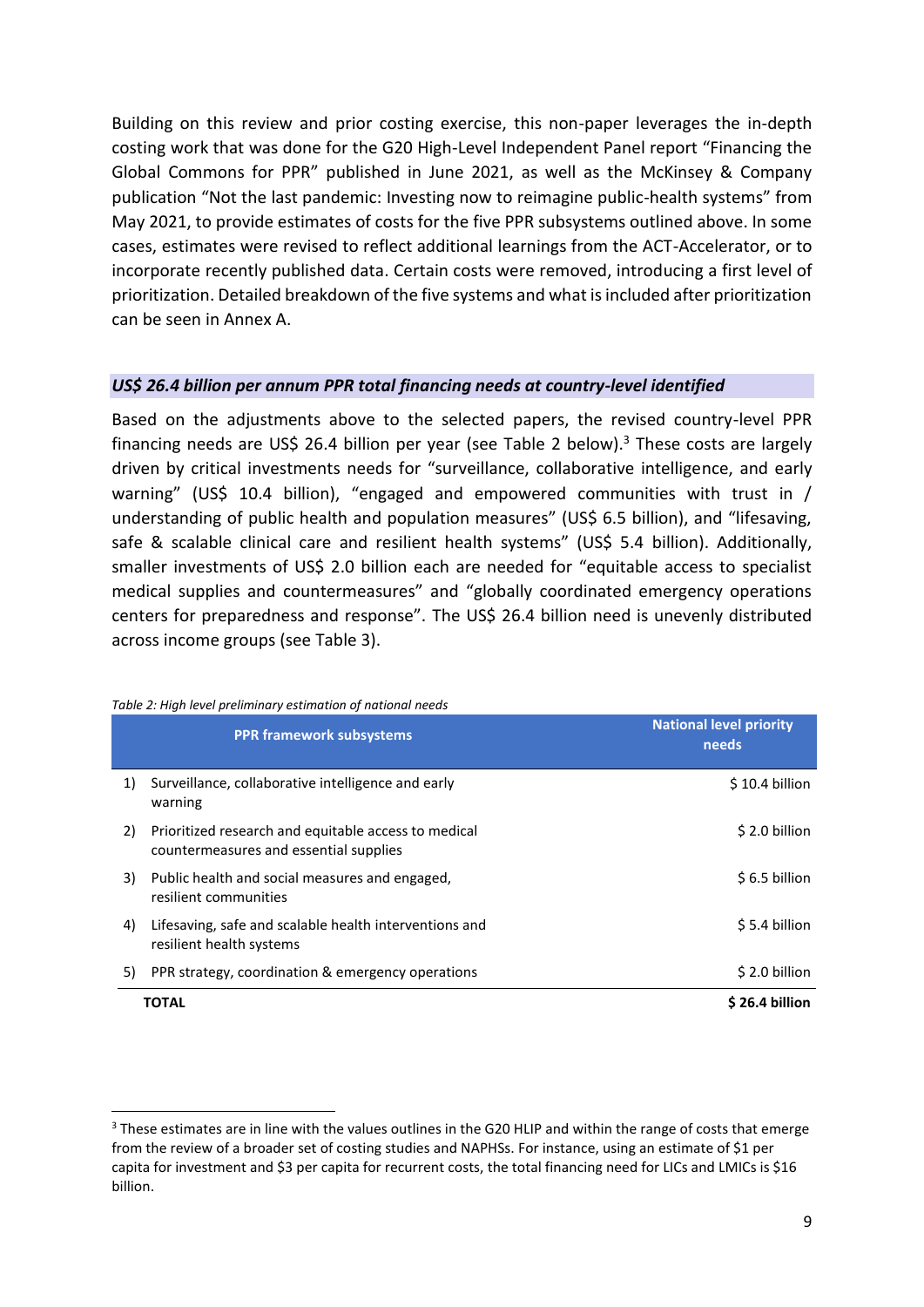*Table 3: Funding needs on national level* 

|                                |               | LMIC            | UMIC           | Total           |
|--------------------------------|---------------|-----------------|----------------|-----------------|
| National-level financing needs | \$2.7 billion | $$13.5$ billion | \$10.2 billion | $$26.4$ billion |

#### *Current levels of domestic PPR financing are modest relative to estimated costs*

As with the estimation of PPR costs, data limitations make the estimation of PPR financing challenging. In the case of domestics financing, National Health Accounts currently do not identify PPR spending as part of broader health spending and is also not set up to capture important PPR spending by ministries and agencies outside the health sector, such as Ministries of Agriculture and Ministries of Environment (see Box 1). Nonetheless, it is possible to get some indication of domestic spending levels by looking at available data on government health spending and using available information on the share of government health spending that is oriented to preparedness, which suggests a range of 1-5%.<sup>4</sup>

#### *Table 4: National health and PPR spending estimates*

**.** 

| Income group        | Dom. govt. exp. on health, | <b>Domestic PPR spending pc</b> |                           |  |
|---------------------|----------------------------|---------------------------------|---------------------------|--|
|                     | US\$ pc                    | 1% of dom. health<br>exp.       | 3% of dom.<br>health exp. |  |
| Low income          | 10.2                       | 0.1                             | 0.3                       |  |
| Lower middle income | 35.4                       | 0.4                             | 1.1                       |  |
| Upper middle income | 296.8                      | 3.0                             | 8.9                       |  |
| High income         | 3486.4                     | 34.9                            | 104.6                     |  |

*Source: National Health Accounts from World Development Indicators*

<sup>4</sup> This range is consistent with a review by McKinsey & Company. Similarly, in the context of Vietnam, a comprehensive estimate of domestic health security expenditures at both national and sub-national level accounts for only around 3% of total government health expenditures.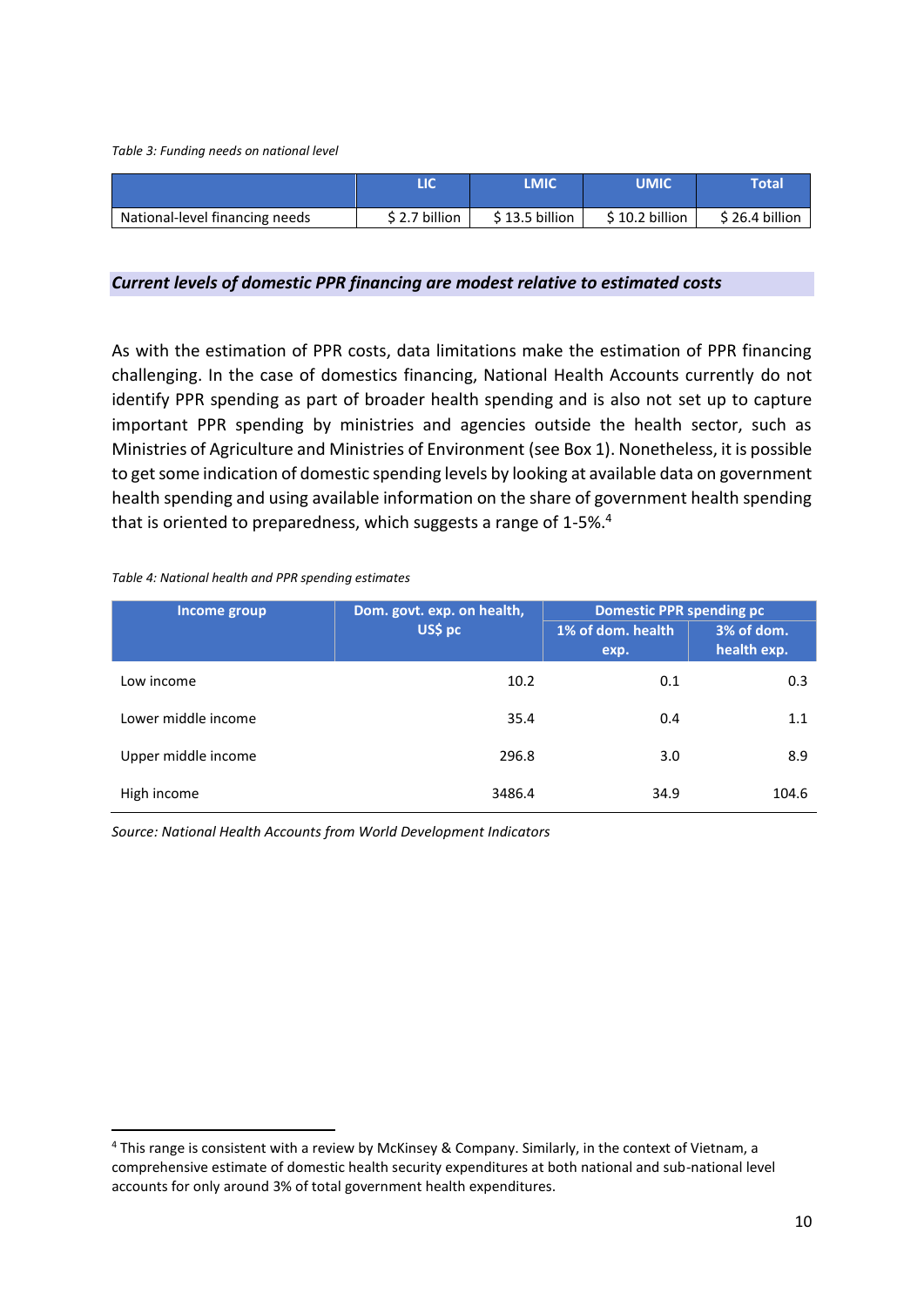Based on these data, estimates of current levels of PPR spending in LICs and LMICs range from US\$1.2 billion (low) to US\$3.7 billion (high), falling well short of the estimated financing needs for investments and recurrent spending. These estimates can be considered lower bounds given that some non-PPR health system spending is supportive of stronger PPR capacity. Nonetheless, even with increased prioritization of health in budgets, significant gaps will remain over the medium term, in particular in the current fiscal context.

#### *BOX 1: Embedding the monitoring of domestic spending on health security and prevention preparedness and response within wider statistical frameworks measuring health expenditure*

To make sure that spending on health security and prevention preparedness and response is not diverted from spending on treatment and health system strengthening, any monitoring exercise should best be embedded in existing systems that track health spending. *A System of Health Accounts* (SHA) is the global standard used by many OECD and WHO countries to annually track health expenditure. At its core, the SHA framework is based on a three-dimensional accounting approach classifying health spending by type of service ("function"), provider of service ("provider") and the payer of the service ("financing scheme"). Within the classification of functions spending is grouped into curative care, long-term care, medical goods, preventive care and governance, and health system and financing administration, with more detail on the level of sub-functions.

Due to differences in the scope of activities but also the level of detail included in its classifications, spending on health security and prevention preparedness and response cannot be directly identified within SHA-based health expenditure. However, work has commenced to adjust the existing accounting framework to cater for the emerging needs to monitor the resources devoted to this purpose. In a first step, OECD and WHO have started to map the type of services included in the functional classification in the SHA framework with generic activities of the 19 Technical Areas of the Joint External Evaluation (JEE) Tool.

As part of this mapping exercise three possible scenarios could be identified:

- Some of the SHA sub-functions, particularly in preventive care, can be fully, or almost fully, linked to the JEE health security indicators. These include "immunisation programmes", "epidemiological surveillance and risk and disease control programmes" and "preparing for disaster and emergency response programmes".
- For a number of SHA sub-functions, a small share of its spending should be allocated to different JEE health security indicators. For example, a small proportion of the cost for "health system administration and financing" refers to activities under JEE Technical Area "National legislation, policy and financing". The situation is similar for the Technical Area "Antimicrobial resistance" where the implementation costs of national action plans within health facility would be included in spending on curative care.
- Some activities of JEE Technical Areas are completely outside of the scope of SHA. This refers, for example, to all activities related to animal health covered in the Technical Area "Zoonotic disease".

A next step would look into the implementation of this theoretical cross-walk. This would require an analysis of possible data sources to identify the costs associated with JEE activities within the different health spending sub-categories and an identification of new data sources for JEE activities outside of the health sector. Based on this assessment, guidelines for data compilers would need to be produced and the feasibility to derive spending on health security and prevention preparedness and response from SHA data would need to be piloted at a country level. In the long-run, the possibility to include spending on health security as part of the annual routine data collection should be explored with national health accounts experts.

*This text box is based on a contribution from OECD.*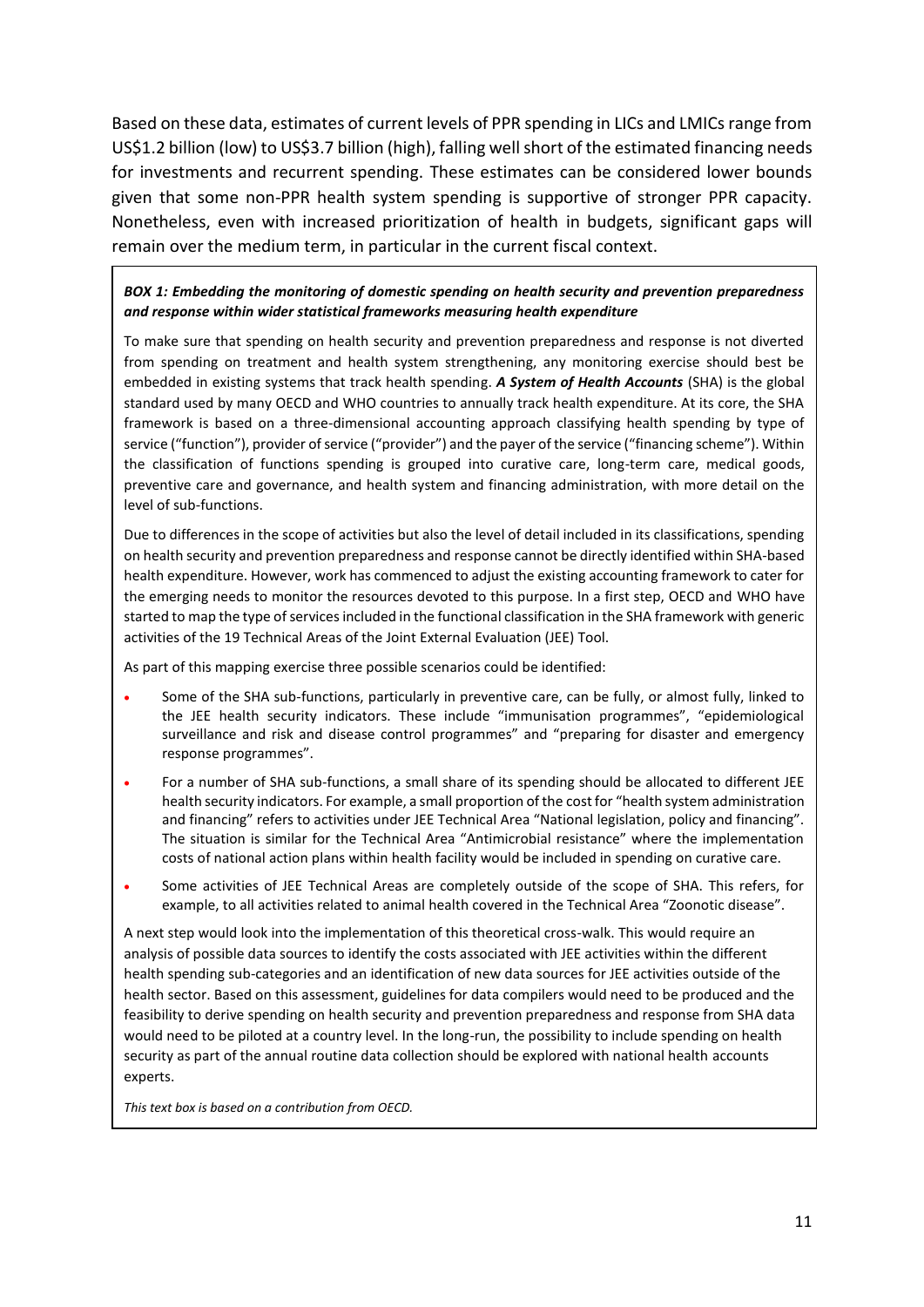# *International financing for domestic spending on PPR is significant, but well short of needs*

The analysis of international financing also has limitations due to the lack of agreement on what should be considered core PPR (vs. disease specific program or broader health system strengthening). Existing analyses have been based on different sources, all of which are imperfect.<sup>5</sup> Issues that arise in tracking international financing for PPR include a lack of consistent coding of PPR financing, different level of comprehensiveness of databases, and lags in reporting. As a result of both boundary and data issues, estimates of financing can vary quite considerably. Nonetheless, it is possible to draw some broad conclusions that can help guide discussions of future financing. 6

Overall Development Assistance for Health (DAH) has been estimated at around \$40bn per year in the period prior to COVID. Although DAH is substantial, only a small share, estimated at around 1-2.5% (approx. US\$0.5-1 billion) is directed at supporting core PPR functions at global and country level, with the remainder going to disease specific programs (nearly 75%) and broader health system strengthening.<sup>7</sup> Of this total, only a share is directed towards PPR needs at country level. Estimates of PPR financing would be somewhat higher if we also consider "PPR adjacent" financing, which would include disease-specific investments related to surveillance, laboratory capacity and other areas.

# *Financing gaps at country level are large, but there is a way forward*

**.** 

For several reasons highlighted above, there are uncertainties around both the costs of strengthened PPR at country level and current levels of international financing.

To estimate the need for international financing for national needs, our proposal takes the following two assumptions: i) national governments invest between 1% and 3% of their healthcare spending into PPR ii) level of international financing support decreases with

<sup>&</sup>lt;sup>5</sup> Key sources include the OECD Creditor Reporting System, the Global Health Security Tracking (https://tracking.ghscosting.org/), IHME financing data (https://www.healthdata.org/datavisualization/financing-global-health), and G-Finder database for R&D

[<sup>\(</sup>https://gfinder.policycuresresearch.org/\)](https://gfinder.policycuresresearch.org/). Details on the Creditor Reporting system and directions for better tracking of PPR financing can be found in Annex B.

<sup>6</sup> This section draws on analysis by McKinsey (Pandemic Preparedness and Response: Baselining PPR funding and capabilities, 2021) as well as two publications: Kraus, Jessica, et al. "Measuring development assistance for health systems strengthening and health security: an analysis using the Creditor Reporting System database." F1000Research 9, no. 584 (2020): 584 and Micah, Angela E., et al. "Tracking development assistance for health and for COVID-19: a review of development assistance, government, out-of-pocket, and other private spending on health for 204 countries and territories, 1990–2050." The Lancet 398.10308 (2021): 1317-1343.

<sup>&</sup>lt;sup>7</sup> This is significantly lower than estimates by McKinsey of international financing of core PPR of around \$3bn and as much as \$9 billion if "PPR adjacent" financing is included. However, these estimates include large volumes of private financing for R&D so are not directly comparable. Overall, key funders for PPR in the pre-COVID period include bilaterals (US government, USAID, Canada, UK and Germany), multilaterals and international organization (WHO, World Bank/IDA, UNICEF, GFATM). In the context of COVID-19, the landscape shifted, with some bilaterals (in particular US) significantly stepping up funding for R&D and IFIs playing an increased role in providing non-R&D financing.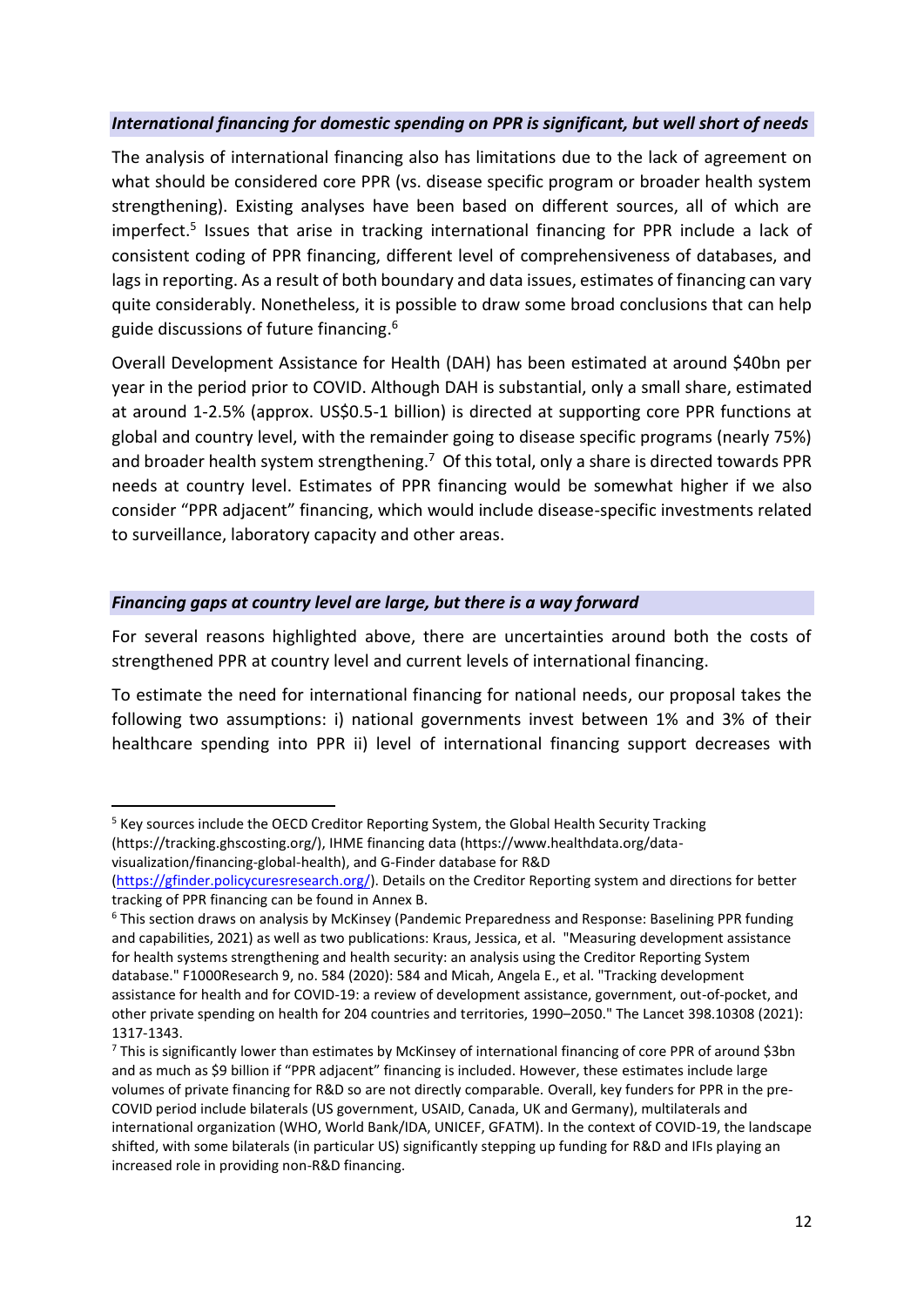income per capita – based on this logic LICs should be supported at 100% of their needs, while LMICs would be supported up to 60%, and UMICs up to 20%<sup>8</sup>.

Leveraging these assumptions, gaps are calculated in two steps: first, total gap is assessed as a difference between need outlined earlier and 1% or 3% of healthcare spending invested in PPR, second, the self-financing capacity is factored in to determine how much of the total gap needs to be financed by the international community. The result of this calculation is shown in table 5.. This initial estimation will need to be further refined as teams at the World Bank and the World Health Organization continue their work supporting the Health and Finance track of the G20.

|    | . <b>. .</b><br><b>PPR framework subsystems</b>                                                   | <b>National level</b><br>priority needs | <b>Minimum</b><br>priority gaps<br>assuming 1%<br>spend on PPR | <b>Minimum</b><br>priority gaps<br>assuming 3%<br>spend on PPR |
|----|---------------------------------------------------------------------------------------------------|-----------------------------------------|----------------------------------------------------------------|----------------------------------------------------------------|
| 1) | Surveillance, collaborative intelligence and<br>early warning                                     | $$10.4$ billion                         | \$3.8 billion                                                  | \$2.7 billion                                                  |
| 2) | Prioritized research and equitable access to<br>medical countermeasures and essential<br>supplies | \$2.0 billion                           | \$0.7 billion                                                  | \$0.5 billion                                                  |
| 3) | Public health and social measures and<br>engaged, resilient communities                           | \$6.5 billion                           | \$2.3 billion                                                  | \$1.7 billion                                                  |
| 4) | Lifesaving, safe and scalable health<br>interventions and resilient health systems                | $$5.4$ billion                          | $$1.9$ billion                                                 | $$1.4$ billion                                                 |
| 5) | PPR strategy, coordination & emergency<br>operations                                              | $$2.0$ billion                          | $$0.7$ billion                                                 | $$0.5$ billion                                                 |
|    | <b>TOTAL</b>                                                                                      | \$26.4 billion                          | \$9.3 billion                                                  | \$7.0 billion                                                  |

*Table 5: High level preliminary estimation of international financing gap for national needs assuming 1-3% spend on PPR and differentiated support by income group*

PPR capacity gaps exist across the income spectrum, and continued efforts to increase transparency around the status of PPR capacity and PPR financing will be critical for global health security, while also underpinning arrangements for collective accountability.

From the perspective of international financing, it is clear that strengthening PPR capacity in LICs and LMICs should be a key priority, along with financing global public goods in the area of PPR. The analysis highlights the need to both increase international financing for core PPR functions to address gaps highlighted above, and to leverage funding for health system strengthening and disease programs to strengthen PPR. Such leveraging is in fact already

**.** 

<sup>8</sup> Consistent with approach for Financing Framework of the ACT-Accelerator endorsed by Facilitation Council Financial Working Group including representatives of Canada, France, Germany, Indonesia, Italy, Norway, South Africa, UK, USA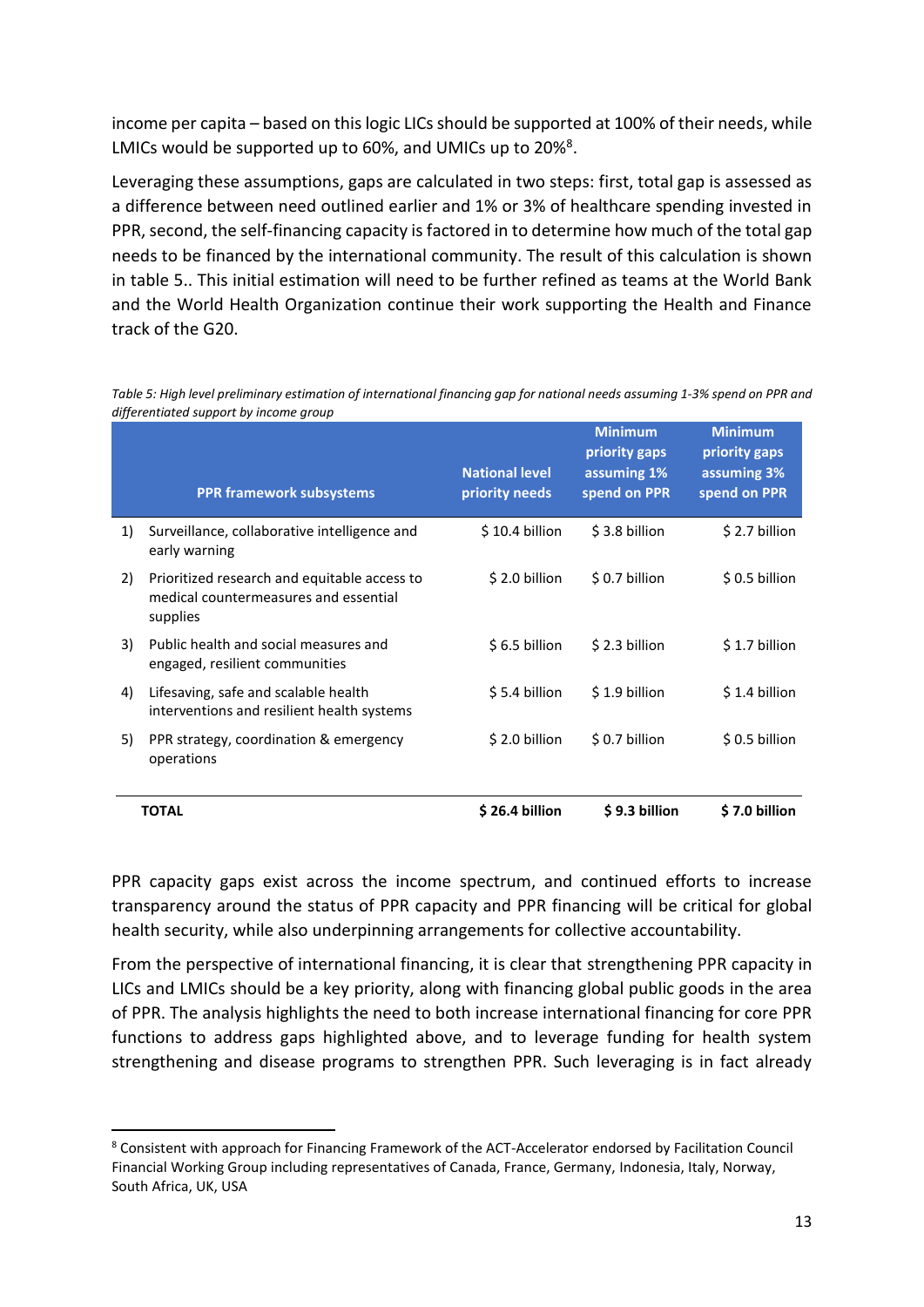happening to some extent – for example, GFATM has provided significant support to surveillance and laboratory capacity, with funding targeting malaria / HIV / TB programs.

#### *C2. Regional and global level needs and gaps*

#### *PPR at the regional and global level*

COVID-19 showed that new approaches are required at global and regional levels to harness information from strengthened and networked national surveillance systems. Ad hoc and time-limited global initiatives were put in place to meet the urgent need highlighted by COVID-19 for mechanisms to prioritize and incentivize research and development, rapidly scale the manufacturing of countermeasures and procure them at scale to ensure equitable access. And the COVID-19 pandemic has once again underlined the value of a globally networked corps of professionalized health emergency responders as part of a global health emergency workforce.

Many of these capacities will be needed in the future and fit-for-purpose institutional arrangements will need to be found. In this regard, COVID-19 also brought important advances. Not only did "traditional" actors step up, coordinate and stretch their mandates to provide needed support; we also saw the emergence of new, pooled procurement mechanisms, like COVAX and the African Vaccine Acquisition Task Team (AVATT) and Trust (AVAT) for vaccines, as well as regional platforms for the procurement of other medical countermeasures, such as the Africa Medical Supplies Platform (AMSP) launched by Africa CDC, AU, UNECA, Afrexim bank and the COVID-19 Action Fund for Africa.

In this landscape of institutional change and innovation, and of multiple ongoing or planned fundraising efforts, any effort to address financing gaps is fraught with challenges. Nonetheless, this section makes the case that there are critical unmet funding needs, but that needs will be dynamic and it will be vital to establish robust platforms for coordinating investments on an ongoing basis to ensure best value and avoid the duplication of efforts to strengthen global PPR.

#### *What are the PPR financing gaps at global and regional level?*

The HLIP report estimated that \$8bn of financing per year was needed at global level. Since the HLIP report was prepared, there have been many significant developments and fundraising efforts. New global surveillance initiatives have been launched, including the new "WHO Global Hub for Pandemic and Epidemic Intelligence", supported by Germany and the "Global Pandemic Radar", supported by the UK and Wellcome Trust. There have been important advances in regional surveillance and genomics at a regional level in Africa. CEPI published its new replenishment with a US\$ 3.5 billion target to support research on immunization for major public health concerns. And there have been important developments in distributed manufacturing of vaccines, with significant financing being mobilized, including US\$ 4 billion under the IFC's Global Health Platform. The ACT-Accelerator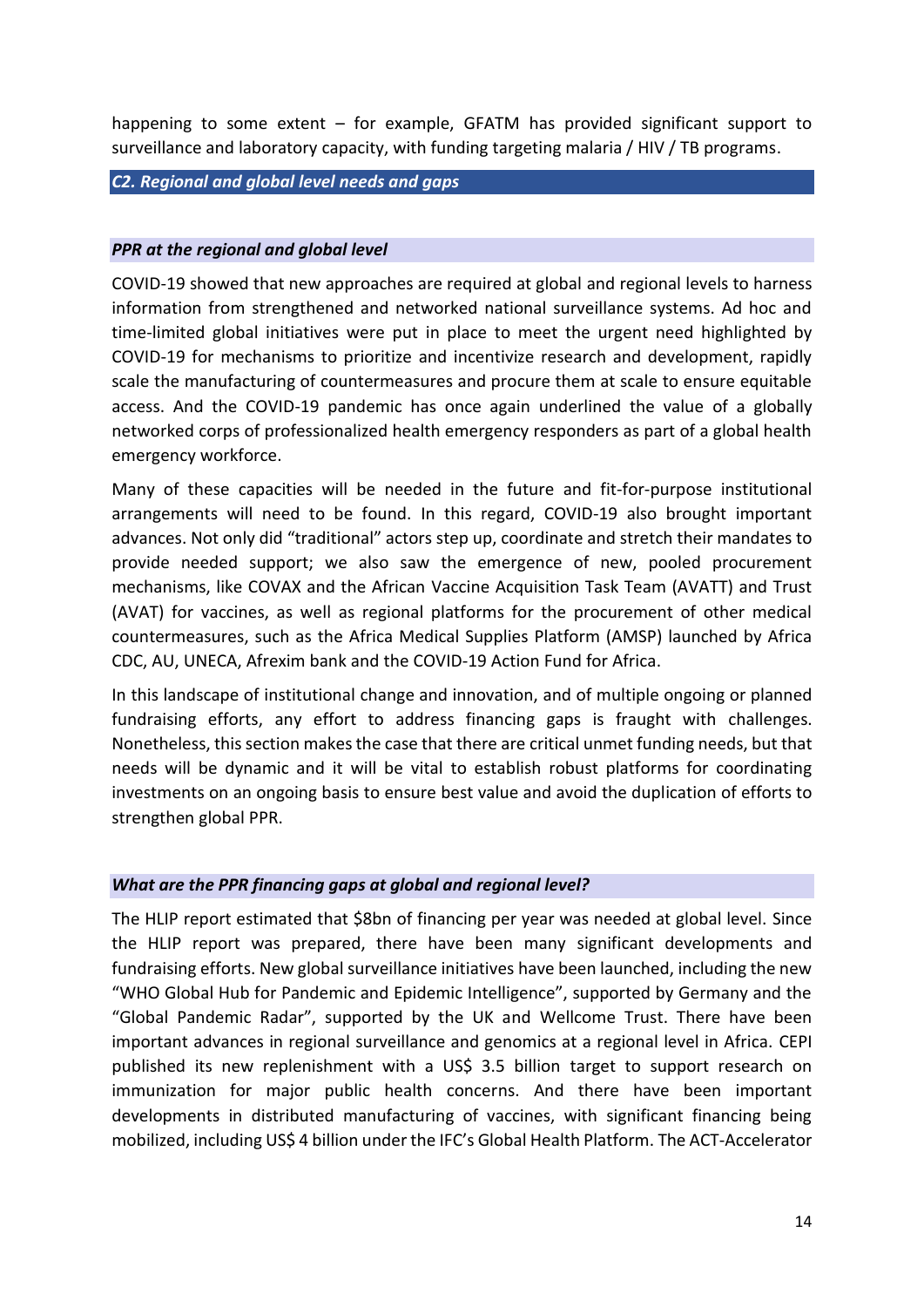has been running for the last 18 months and launched its most recent fundraising campaign in February 2022.

At the same time, the COVID-19 pandemic has demonstrated the important role that regional institutions can play in areas such as surveillance, reporting and information sharing on disease outbreaks, sharing of key public health assets such as high complexity laboratories, regulatory harmonization, and procurement of counter measures and medical supplies. Plugging capacity gaps in existing regional institutions and building dedicated PPR entities, such as the one proposed by the African Union in October 2021, modeled on the European Health Emergency preparedness and Response Authority, HERA, can go a long way in preparing the world for the next pandemic. Institutions such as these, in Africa and other developing regions, will require significant funding support.

In order to estimate the global need our proposal follows the same approach as in the case of national needs, leveraging the existing studies as outlined in Annex A on PPR financing to prioritize essential components of PPR at global level. These prioritized needs sum up to preliminary high-level estimate of US\$ 4.7 billion.

To find the global gap for international financing one assumption was taken: existing institutions and funding avenues have the capacity to contribute approximately 25%<sup>9</sup> of the need, leaving a potential international funding gap estimated at US\$ 3.5 billion. This estimation is to be further refined as part of the working group.

|    | <b>PPR framework buckets</b>                                                                   | <b>Global level</b><br>priority<br>needs | <b>Minimum global</b><br>level priority<br>gaps |
|----|------------------------------------------------------------------------------------------------|------------------------------------------|-------------------------------------------------|
| 1) | Surveillance, collaborative intelligence and early<br>warning                                  | $$0.9$ billion                           | \$0.7 billion                                   |
| 2) | Prioritized research and equitable access to<br>medical countermeasures and essential supplies | \$1.7 billion                            | \$1.3 billion                                   |
| 3) | Public health and social measures and engaged,<br>resilient communities                        | $$0.9$ billion                           | \$0.7 billion                                   |
| 4) | Lifesaving, safe and scalable health interventions<br>and resilient health systems             | \$0.6 billion                            | \$0.5 billion                                   |
| 5) | PPR strategy, coordination & emergency<br>operations                                           | \$0.4 billion                            | \$0.3 billion                                   |
|    | <b>TOTAL</b>                                                                                   | \$4.7 billion                            | S 3.5 billion                                   |

*Table 6: High level preliminary estimation of global needs and international funding gaps assuming 25% contribution from existing institutions and funding mechanisms*

**.** 

<sup>9</sup> Conservative estimate based on annual reports from CEPI, FIND, GAVI, The Global Fund, UNICEF, WHO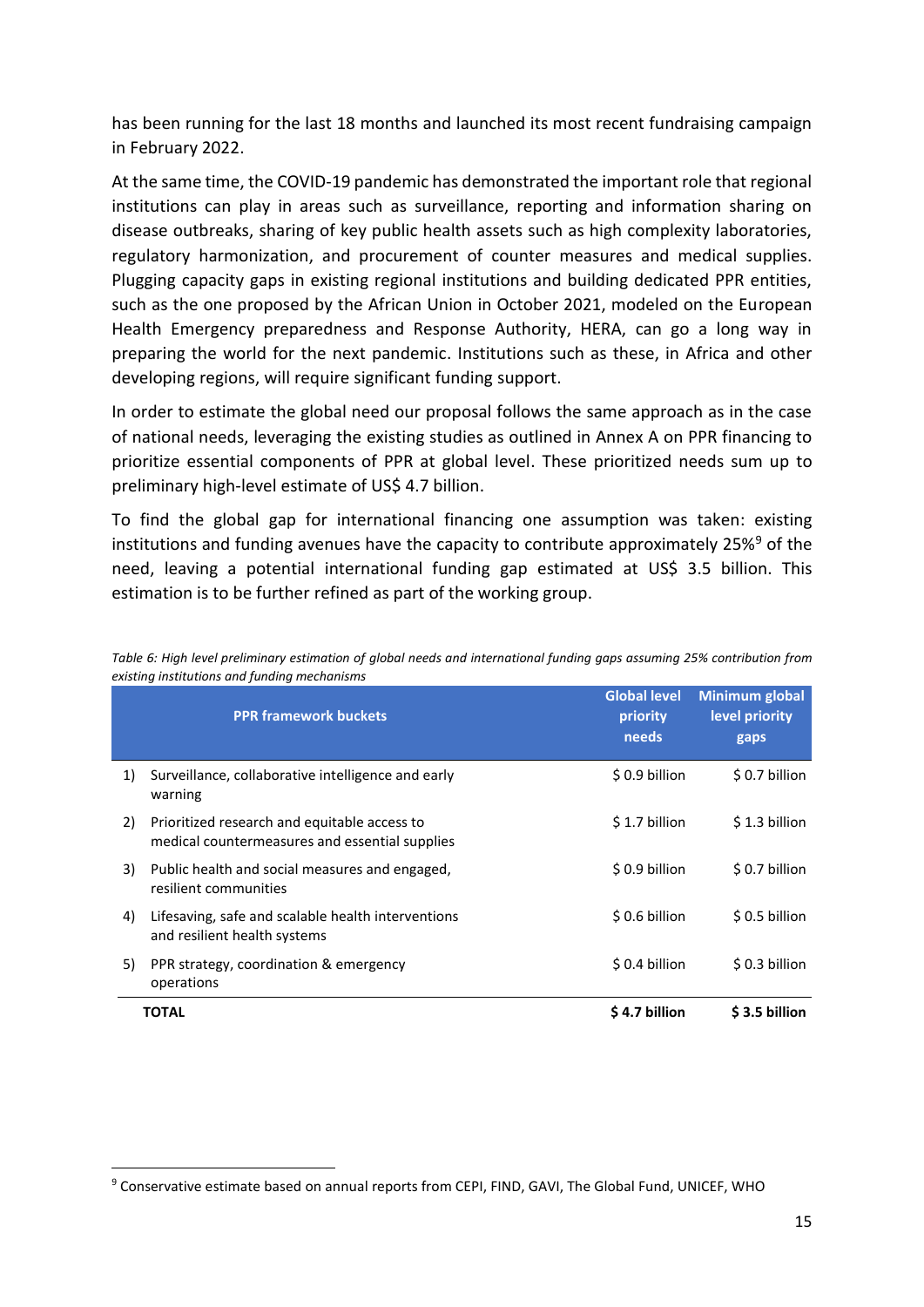#### *C3. Summary of overall PPR needs and international financing gaps*

This first evaluation of the financing needs and international financing gaps builds upon an important corpus trying to evaluate the total cost for PPR. However, the estimates in the literature vary widely – a more accurate estimation of needs and gaps, as well as by subsystems, will continue to evolve as priorities and investments in PPR are made.



*Figure 6: Comparison of HLIP and current proposal funding needs in US\$ billions*

These estimates are in line with the values outlines in the G20 HLIP. However, the breakdown between national and global costs is significantly different, this is consistent with the fact that pandemics start and end in communities and strong national systems are critical for effective preparedness and response.

At this stage an overall high-level preliminary evaluation of the needs and gaps is given in Table 7.

|    | <b>PPR framework buckets</b>                                                                   | <b>PPR financing</b><br>needs | <b>Minimum</b><br>priority PPR<br>financing<br>gaps <sup>10</sup> |
|----|------------------------------------------------------------------------------------------------|-------------------------------|-------------------------------------------------------------------|
| 1) | Surveillance, collaborative intelligence and early<br>warning                                  | $$11.4$ billion               | \$3.5 billion                                                     |
| 2) | Prioritized research and equitable access to<br>medical countermeasures and essential supplies | \$3.7 billion                 | \$1.8 billion                                                     |
| 3) | Public health and social measures and engaged,<br>resilient communities                        | \$7.5 billion                 | \$2.4 billion                                                     |
| 4) | Lifesaving, safe and scalable health interventions<br>and resilient health systems             | \$6.1 billion                 | \$1.9 billion                                                     |
| 5) | PPR strategy, coordination & emergency<br>operations                                           | \$2.5 billion                 | \$0.8 billion                                                     |
|    | <b>TOTAL</b>                                                                                   | \$31.1<br>billion             | \$10.5<br>billion                                                 |

*Table 7: High level preliminary estimation of overall PPR needs and gaps*

**.** 

<sup>&</sup>lt;sup>10</sup> Overall PPR gap shown assumes 3% of domestic healthcare spend invested in PPR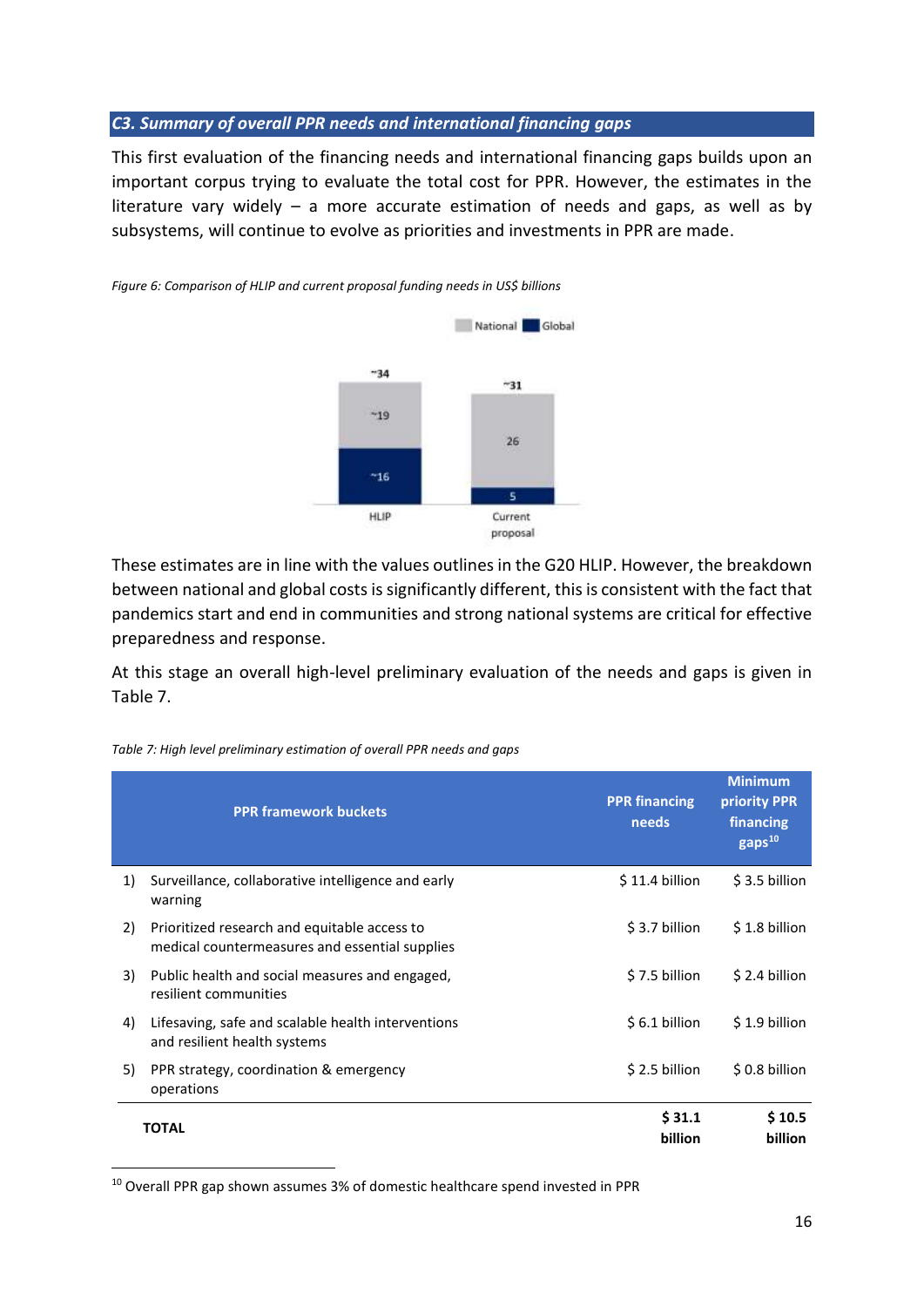# **D. PRINCIPLES AND PRIORITIES FOR INTERNATIONAL PPR FINANCING**

# *Three key options identified to strengthen PPR and address financing gaps*

The analysis above points to significant structural PPR financing gaps that need to be filled across the five critical sub-systems at all levels (country, regional, global), alongside improvements in coordination. In a resource-constrained environment, it is vital for scarce donor funding to be channeled optimally to achieve the greatest impact. Several options in this regard were considered.

To address the above-outlined US\$ 10.5 billion financing gap for PPR, three high-level options have been identified:

- 1) Selectively augment resources of existing institutions to support PPR investments
- 2) Establish a new, dedicated stream of additional, catalytic international financing for PPR, that can be channeled through existing institutions (e.g., 'fund of funds')
- 3) Consolidate the PPR functions of existing agencies, funds & programs

# *1) Selectively augment resources of existing institutions to support PPR investments*

The existing PPR financing gap could be addressed by increasing investments in priority areas through selectively augmenting funding for selected existing institutions. This would enable existing institutions to further strengthen their individual PPR footprints and collectively address a substantial share of the PPR needs. This, however, does not represent a major shift from current practices.

# *2) Establish a new, dedicated stream of additional, catalytic international financing for PPR, that can be channeled through existing institutions (e.g., 'fund of funds')*

A new "fund of funds" would provide a dedicated stream of funding for critical PPR interventions, while offering the flexibility to work through a variety of existing implementing partner institutions, drawing on their comparative advantages, and in a manner that brings added value to contributors and recipients. Further, it would allow non-ODA resources to be mobilized. Key principles underpinning the mechanism could include i) complementarity with existing international financing and fundraising efforts, ii) helping to improve coordination of support, iii) leveraging existing implementing partners; iv) ensuring early and extensive involvement of recipient countries and regional institutions, including to define fit-forpurpose institutional arrangements for addressing PPR gaps at country, regional and global levels. It could invest in both the country-specific and global public goods aspects of PPR.

#### *3) Consolidate existing PPR funds & programs from various agencies*

Over the longer term, consolidating the PPR functions of various existing, dedicated global health financing institutions into a single entity could be considered. This would imply a farreaching restructuring of the global health financing architecture and would present practical implementation challenges. For example, in many organizations, PPR support is integrated in broader health systems strengthening or disease-specific programs. Further, it would still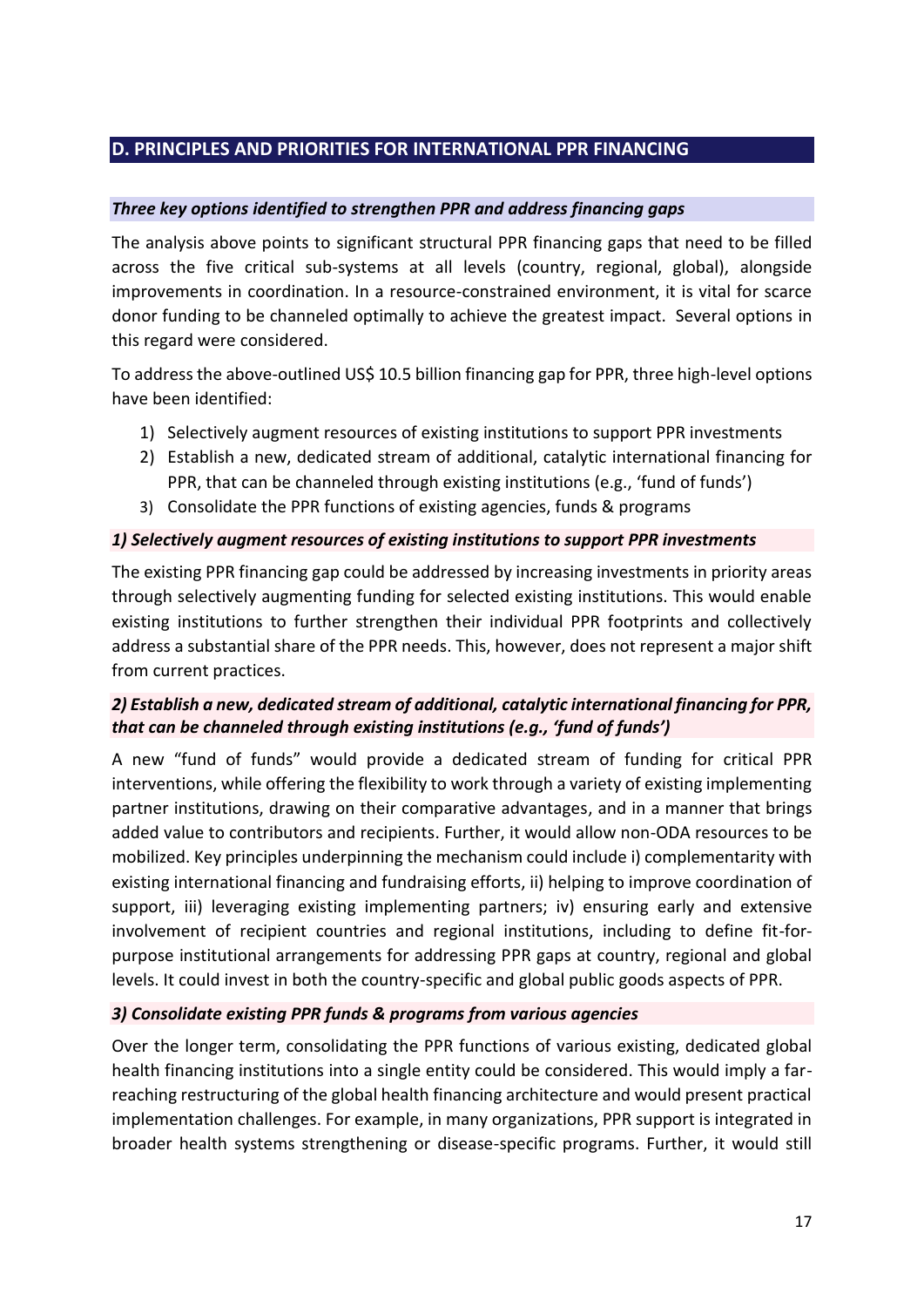leave open the question of coordination between any new consolidated entity, existing institutions, and the MDBs, some of which play a significant role in financing PPR.

# *Direction from G20 countries required to further define strategic options*

These options map out at a high level the range of possible strategic directions to strengthen PPR globally and unlock adequate financial resources. With the guidance and direction of G20 members, one or more of these options can be further elaborated. Given the supply constrained financing environment, options need to be assessed against impact and feasibility considerations and, in particular, their i) ability to leverage financing from other sources (e.g., MDBs, private sector), ii) catalytic role for critical investments, iii) complementarity to existing instruments, iv) systemic impact, and v) ability to strengthen coordination.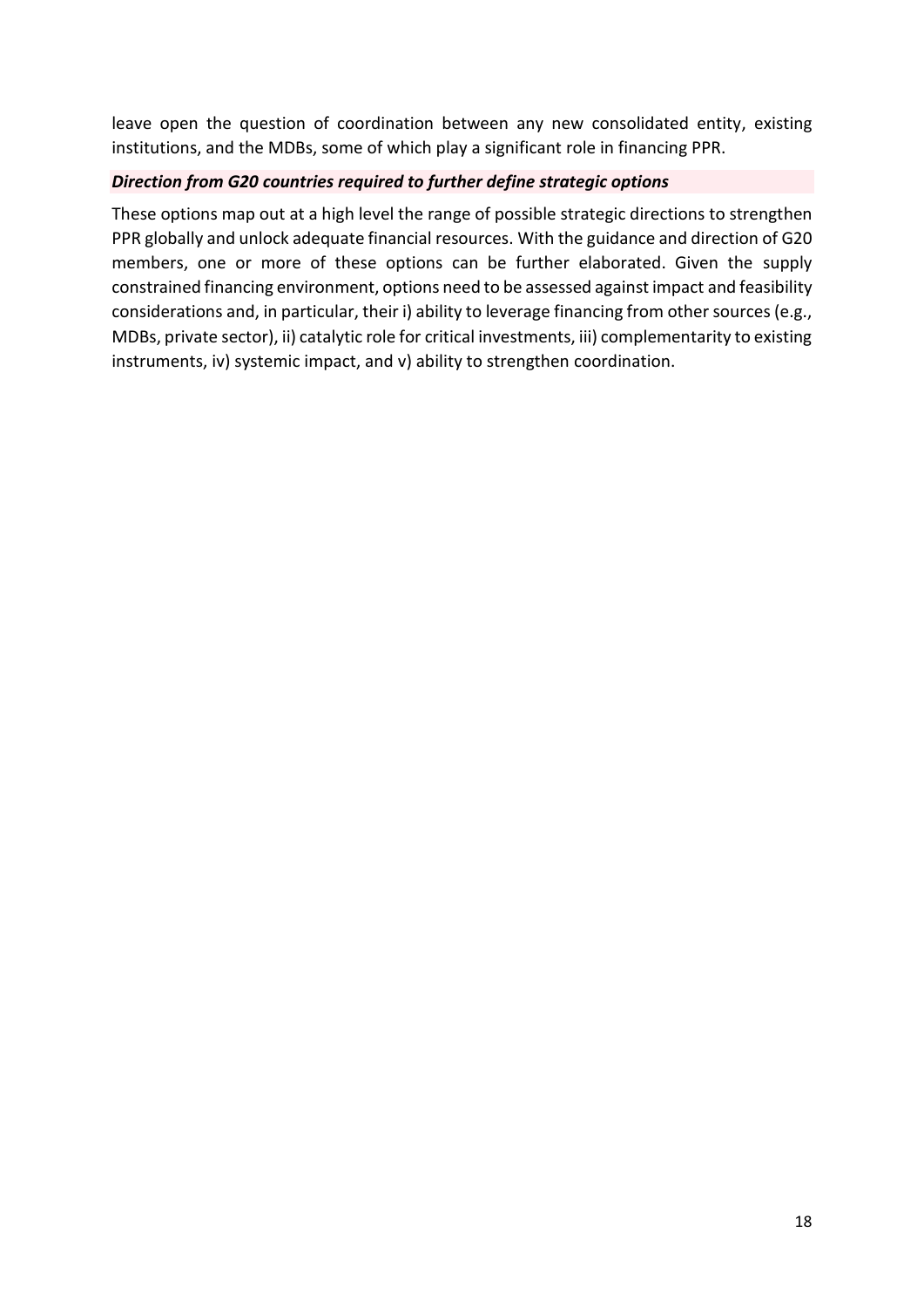# **Annex A | Pandemic preparedness response subsystems and gaps**

#### *A1. Surveillance, collaborative intelligence and early warning*

Public health decision-making at local, national, and regional/global levels must be based on real-time, accurate disease surveillance data and analysis. Put simply, effective response is dependent on dynamic knowledge of what to respond to, where, and at what scale. The COVID-19 pandemic exposed and continues to expose marked weaknesses in multiple aspects of disease surveillance in nearly all countries. Furthermore, COVID-19 highlighted the need connect surveillance and alert systems into a regional and global network to detect zoonotic transmission events, raise the alarm early to enable a swift public health response, and accelerate the development of medical countermeasures. Deficiencies in surveillance affected every phase of detection and response:

- Initial detection and investigation efforts were compromised by a global failure to anchor surveillance within the principle of One Health – with inadequate vigilance at the intersection of human, animal and environmental health and a clear need to extend active surveillance into wild and domestic animal populations as part of broader measures to reduce zoonotic transmission.
- Containment and control efforts have often been compromised by inadequate diagnostic capacity, insufficient contact tracing, fragmented data systems, and an often slow and incomplete analysis of data to inform a dynamic calibration of public health and social measures.
- Mitigation efforts have too often been undermined by weak surveillance of cases and insufficient national capacity to adjust public health measures on the basis of timely data.

National disease surveillance is the foundation on which global pandemic preparedness and response must be built. Transforming fragmented and often antiquated public health surveillance systems into a modern, integrated and effective system will require substantial long-term investments in laboratory capacities; digitization; standardization of data collection methods and appropriate access for the public, local and national health authorities, regional bodies, and WHO as set out under the International Health Regulations (2005); and an extension of disease surveillance beyond the intersection of human, animal and environmental health founded on the principle of One Health. Dedicated investments will also be needed to ensure that high-risk populations, especially in humanitarian contexts, are not excluded from improved surveillance systems.

At the regional and global levels, new approaches are required to harness information from strengthened and networked national surveillance systems, and combine it with diverse contextual data, including from many sources outside the traditional purview of epidemiology in order to yield new actionable insights into pandemic risk, and open new avenues for prevention, readiness and response. Achieving this will, at a minimum, require universal data collection standards along with standard procedures to rapidly share sequencing data and samples for pathogens (as has been already done for influenza). The WHO Biohub initiative, the WHO Hub for Pandemic and Epidemic Intelligence (the WHO Hub), and the Global Pandemic Radar supported by the UK and Wellcome Trust, are some of a number of initiatives that could form the foundations of this new approach to collaborative pandemic and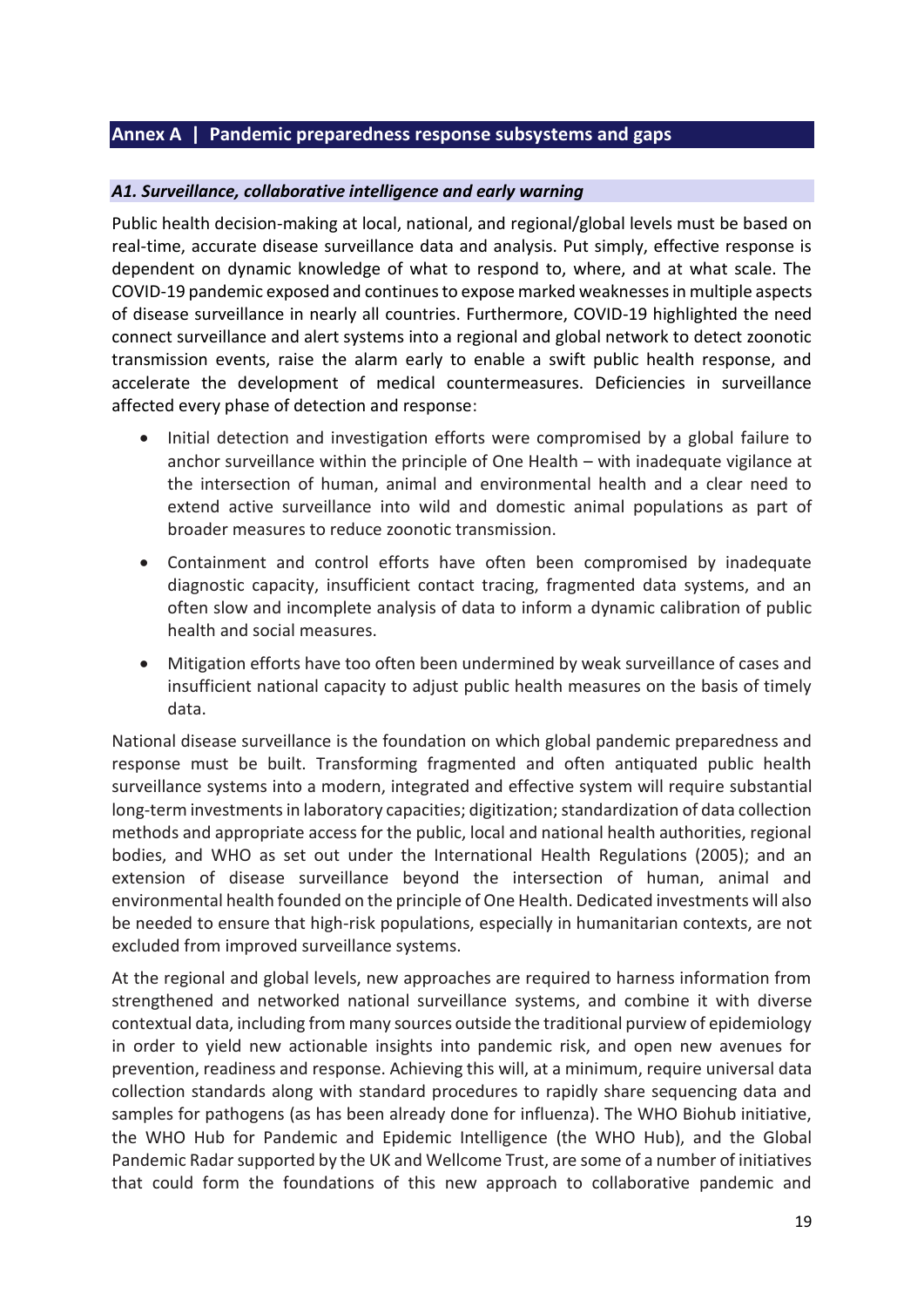epidemic intelligence.

Building such a global program requires sustainable investment at the interface of multiple sectors. For long-term financial sustainability, innovative financing strategies would need to be developed.

| Table 8: Examples of the key functions and needs at global/regional and national/local levels in this subsystem |  |
|-----------------------------------------------------------------------------------------------------------------|--|
|                                                                                                                 |  |

| <b>Function</b>                                                                                                                                                                                                                                                                                                                                                                                                                                                                                                                                                                   | <b>Estimated</b><br>need<br>(USD Bn) |
|-----------------------------------------------------------------------------------------------------------------------------------------------------------------------------------------------------------------------------------------------------------------------------------------------------------------------------------------------------------------------------------------------------------------------------------------------------------------------------------------------------------------------------------------------------------------------------------|--------------------------------------|
| Discover unknown zoonotic viral threats (map global virome)                                                                                                                                                                                                                                                                                                                                                                                                                                                                                                                       |                                      |
| Estimates based on The Global Virome Project's calculations:                                                                                                                                                                                                                                                                                                                                                                                                                                                                                                                      | \$0.2\$                              |
| \$1.2B over 10 years would allow mapping of 71% of Zoonotic viral threats to humans<br>1.                                                                                                                                                                                                                                                                                                                                                                                                                                                                                         |                                      |
| 2. \$3.7B over 10 years would allow mapping of nearly all zoonotic viral threats to<br>2.<br>humans                                                                                                                                                                                                                                                                                                                                                                                                                                                                               |                                      |
| Average comes down to \$2.4B over 10 years, or \$245M per year.                                                                                                                                                                                                                                                                                                                                                                                                                                                                                                                   |                                      |
| Population-representative surveillance foundation)                                                                                                                                                                                                                                                                                                                                                                                                                                                                                                                                |                                      |
| CRVS: Top-down estimates for software, systems costs and cost per registration event<br>from the World Bank CRVS report and CRVS Gateway. Expert interviews used to narrow in<br>on wide range provided to \$100M for HICs. Cost per registration used to derive per capita<br>cost based on countries annual birth/death rate from the World Bank. Given other non-<br>surveillance uses of a CRVS system, only 2/3 assumed to be for CRVS. HICs assumed to<br>have 90% of target state CRVS systems. For CRVS, HIC assumes best-in-class CRVS for<br>incremental funding needed | \$1.9                                |
| SRS: Used total costs for the COMSA program in Mozambique to estimate a per capita<br>spend for a SRS for L/MICs - L/MICs assumed to have 20% of target state SRS systems.<br>L/MICs assume target state SRS<br>Mortality: Cost per activity (cause of death verification, verbal autopsy, autopsy) from<br>CRVS Gateway, Sierra Leone MITS program, benchmark of published data, and expert<br>interviews.                                                                                                                                                                       |                                      |
| • % undergoing autopsy/equivalent: 1% (target based on ideal MITS program) and 2% for<br>best in class (based on WHO                                                                                                                                                                                                                                                                                                                                                                                                                                                              |                                      |
| data for European countries of 10% current autopsy rate, of which 20% cost attributed to<br>surveillance)                                                                                                                                                                                                                                                                                                                                                                                                                                                                         |                                      |
| •% cause of death attributed target: 80-99%; 50% of verification cost attributed to<br>surveillance                                                                                                                                                                                                                                                                                                                                                                                                                                                                               |                                      |
| L/MICs assumed to have 10% of target state mortaility surveillance systems, HICs<br>assumed to have 90%                                                                                                                                                                                                                                                                                                                                                                                                                                                                           |                                      |
| For incremental spending for mortality assumes average of target and best-in-class                                                                                                                                                                                                                                                                                                                                                                                                                                                                                                |                                      |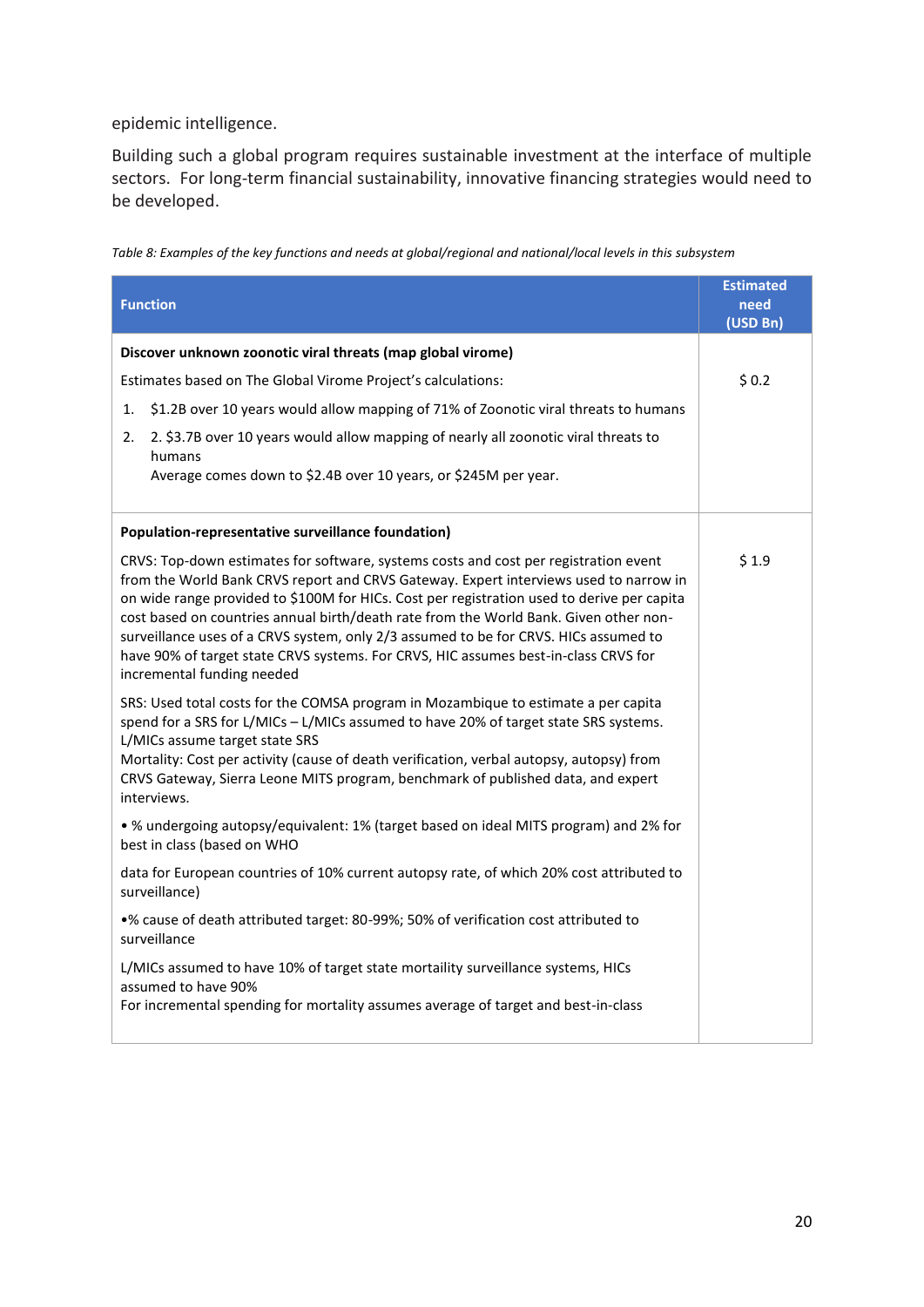| <b>Function</b>                                                                                                                                                                                                                                                                                                                                                                                                                                                                                                       | <b>Estimated</b><br>need<br>(USD Bn) |
|-----------------------------------------------------------------------------------------------------------------------------------------------------------------------------------------------------------------------------------------------------------------------------------------------------------------------------------------------------------------------------------------------------------------------------------------------------------------------------------------------------------------------|--------------------------------------|
| Pathogen surveillance including sequencing                                                                                                                                                                                                                                                                                                                                                                                                                                                                            |                                      |
| Lab costs:                                                                                                                                                                                                                                                                                                                                                                                                                                                                                                            | \$4.8                                |
| Set-up cost of up to \$40M per lab from APHL estimate for HIC, \$20M for L/MIC, with 1 lab<br>per 6M population in target and per 3M in best-in-class. Ongoing labor costs of 40 people<br>per lab. 15% of total public health lab cost assumed to be for surveillance per ECDC<br>analysis L/MICs assumed to have 30% of target lab systems, HICs assumed to have 80%.                                                                                                                                               |                                      |
| Incremental spending estimate assumes mid-point average between target and best-in-<br>class spending                                                                                                                                                                                                                                                                                                                                                                                                                 |                                      |
| Pathogen Genomic Sequencing: assuming sequencing platforms to be added to existing<br>public health labs                                                                                                                                                                                                                                                                                                                                                                                                              |                                      |
| • Capacity: Weekly sequencing capacity needed is most uncertain input given recency of<br>PGS technology. Yearly capacity (as % of total population) 0.5% for target and 2.5% for<br>best-in-class. That roughly translates to ~2% of weekly COVID-19 peak number of positive<br>cases for target and ~10% for best-in-class, or (though COVID-19 cases and peak varies<br>significantly by country)                                                                                                                  |                                      |
| • Fixed costs: For a capacity of ~500k sequenced samples per year, labor and platform<br>capital costs estimated as a blended average of different high throughput lab network set-<br>ups - totalling ~\$2.5M in HIC and ~\$5M in L/MICs, with an ongoing labor cost of<br>~\$600k/year and \$200k/year respectively                                                                                                                                                                                                 |                                      |
| • Variable costs: Sample prep, logistics and sequencing cost of reagents and consumables<br>calculated to be ~\$60/sample. Total variable cost calculated based on capacity multiplied<br>expected utilization of 50% L/MICs assumed to have 20% of target PGS systems, HICs<br>assumed to have 50%                                                                                                                                                                                                                   |                                      |
| For PGS, given recency of technology use, with lower existing baseline, therefore assume<br>less progress towards best-inclass (only 25% of best-in-class)                                                                                                                                                                                                                                                                                                                                                            |                                      |
| Sewer and septic: Sample sites assumed to cover population of 50-100k population, with<br>enough sites to cover 50-80% of the population, per expert interviews and ongoing<br>Malawi waste water surveillance effort. Frequency of sample collection per site ranges<br>from twice a month once a week L/MICs assumed to have 15% of target sewer and septic<br>surveillance systems, HICs assumed to have 25%. Incremental spending estimate assumes<br>mid-point average between target and best-in-class spending |                                      |
| Specialized surveillance programs                                                                                                                                                                                                                                                                                                                                                                                                                                                                                     |                                      |
| Main costs are program management costs of a couple of FTE per program and sample<br>collection and analysis                                                                                                                                                                                                                                                                                                                                                                                                          | \$0.8                                |
| Costs per sample collected and analyzed multiplied by the number of samples taken as<br>part of study or survey                                                                                                                                                                                                                                                                                                                                                                                                       |                                      |
| Total cost of ~\$0.5M per study in HIC. Assuming 1-8 sero-surveillance studies per year and<br>1-3 vaccine effectiveness studies per year L/MICs assumed to have 10% of specialized<br>surveillance programs, HICs assumed to have 40%                                                                                                                                                                                                                                                                                |                                      |
| Incremental spending estimate assumes mid-point average between target and best-in-<br>class spending for all components                                                                                                                                                                                                                                                                                                                                                                                              |                                      |
| Note:                                                                                                                                                                                                                                                                                                                                                                                                                                                                                                                 |                                      |
| Doubled original amount to account for specialized surveillance in conflict areas                                                                                                                                                                                                                                                                                                                                                                                                                                     |                                      |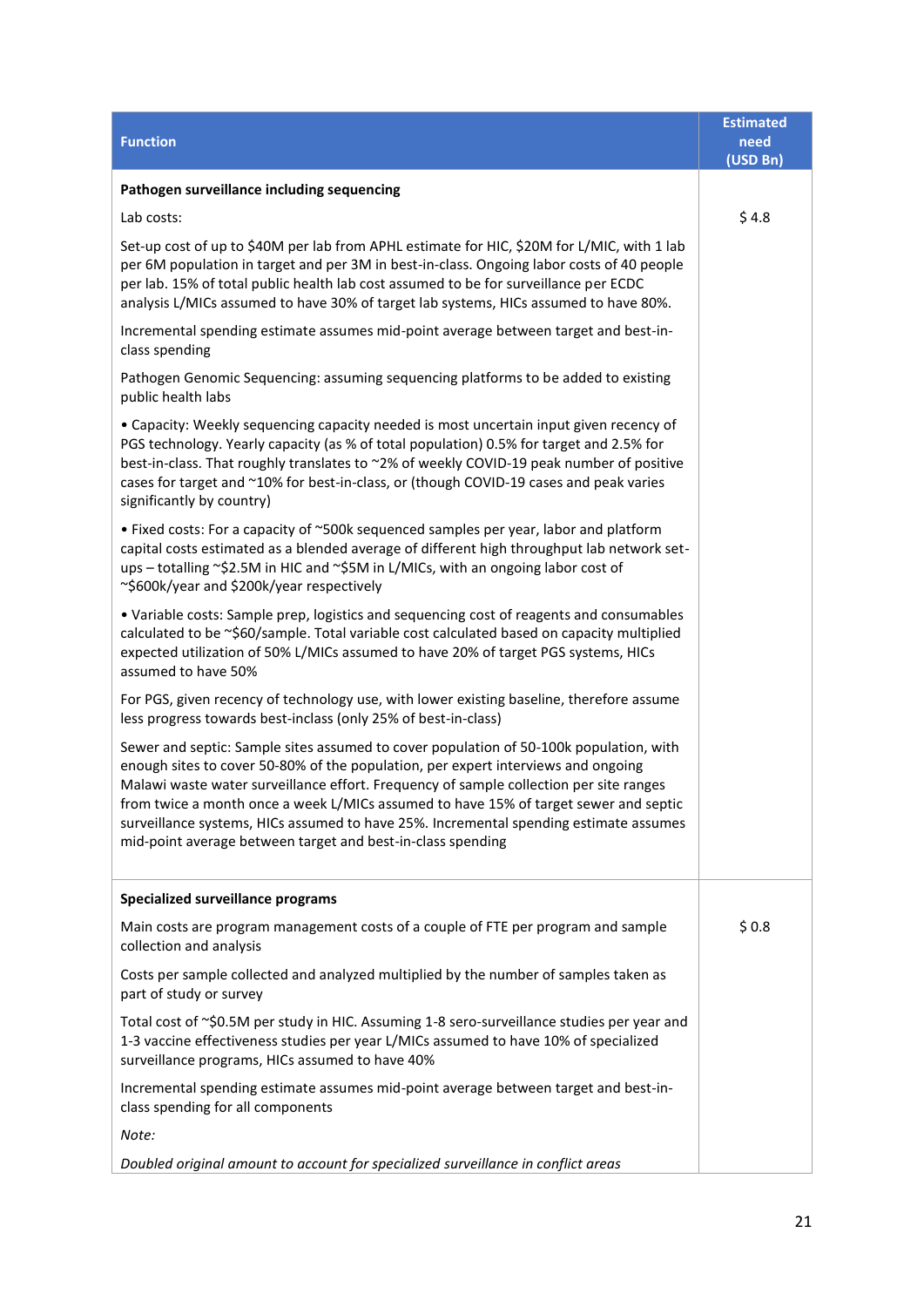| <b>Function</b>                                                                                                                                                                                                                                                                                                                                                                                                                                                                                                                                                                                                                                  | <b>Estimated</b><br>need<br>(USD Bn) |
|--------------------------------------------------------------------------------------------------------------------------------------------------------------------------------------------------------------------------------------------------------------------------------------------------------------------------------------------------------------------------------------------------------------------------------------------------------------------------------------------------------------------------------------------------------------------------------------------------------------------------------------------------|--------------------------------------|
|                                                                                                                                                                                                                                                                                                                                                                                                                                                                                                                                                                                                                                                  |                                      |
| Notifiable disease and IDSR-like surveillance                                                                                                                                                                                                                                                                                                                                                                                                                                                                                                                                                                                                    |                                      |
| Community based surveillance:                                                                                                                                                                                                                                                                                                                                                                                                                                                                                                                                                                                                                    | \$1.9                                |
| L/MIC: using network of CHW receiving modest incentive and salaried supervisors. No. of<br>volunteer CHW estimated from study showing 33% sensitivity with 1000 pop per CHW.<br>Number of volunteers increased linearly for higher sensitivity (50% for target, 80% for<br>best-in-class). No. of surveillance managers per volunteers assumed to be 1:25, and data<br>managers ssumed to be 1:75 HIC: assumed cost of an ongoing health awareness campaign<br>to direct population towards health system or national phone hotline L/MICs assumed to<br>have 30% of target state indicator based surveillance systems, HICs assumed to have 60% |                                      |
| Indicator based surveillance:                                                                                                                                                                                                                                                                                                                                                                                                                                                                                                                                                                                                                    |                                      |
| Main cost (~80% of total) comes from FTEs related to data collection and data entry of<br>data from health facilities and labs. Assuming ~2 FTEs per 500k population from expert<br>interviews L/MICs assumed to have 20% of target state mortaility surveillance systems,<br>HICs assumed to have 90%                                                                                                                                                                                                                                                                                                                                           |                                      |
| Response:                                                                                                                                                                                                                                                                                                                                                                                                                                                                                                                                                                                                                                        |                                      |
| estimated rapid response team FTEs needed (a team of 5 per 200k of population for<br>target and 100k for bestin-class) per expert interview and IHR's Joint External Evaluation<br>L/MICs assumed to have 30% of target response teams, HICs assumed to have 60%<br>Incremental spending estimate assumes mid-point average between target and best-in-<br>class pending for all components                                                                                                                                                                                                                                                      |                                      |
| Note:                                                                                                                                                                                                                                                                                                                                                                                                                                                                                                                                                                                                                                            |                                      |
| Assumed to also include costs of globally coordinating surveillance                                                                                                                                                                                                                                                                                                                                                                                                                                                                                                                                                                              |                                      |

*Table 9: Examples of how the needs are distributed across the Detect/Respond phase*

|                                                                  | <b>Investigate</b> | <b>Contain</b> | <b>Control</b> | Mitigate/respond |
|------------------------------------------------------------------|--------------------|----------------|----------------|------------------|
| Surveillance, collaborative<br>intelligence and early<br>warning | \$1.8              | S 1.7          | \$0.2\$        | $<$ \$0.01       |

# *A2) Prioritized research and equitable access to medical countermeasures and essential supplies*

The speed with which the world came together to develop safe and effective COVID-19 vaccines, diagnostics, and therapeutics remains one of the most impressive achievements of the pandemic. This collective success, however, stands in stark contrast to what amounts to our collective failure to ensure that the fruits of research are shared equitably and effectively.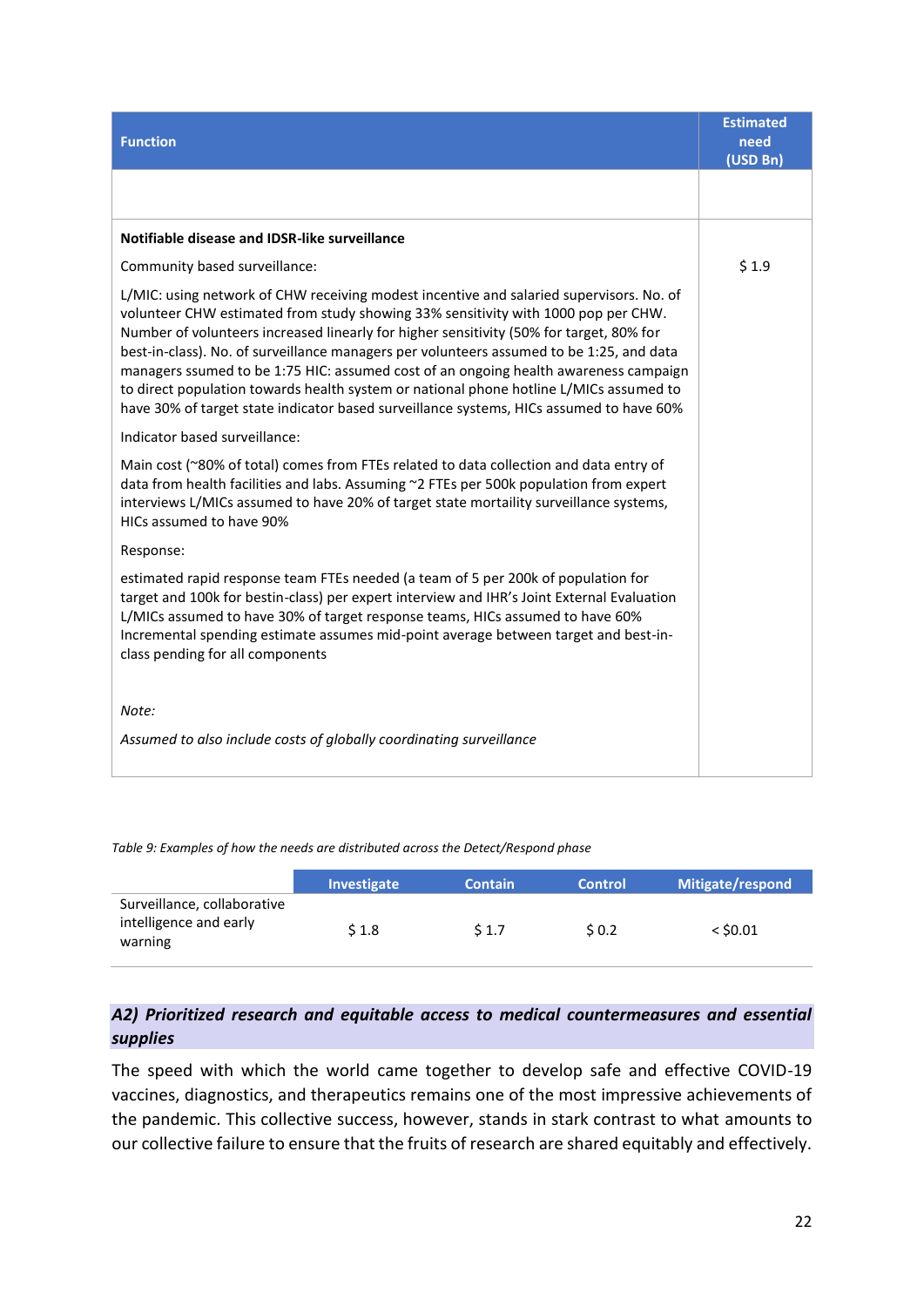A strengthened pandemic preparedness and response architecture should build on the lessons learned through the experiences of the ACT accelerator and other regional and national initiatives to solve the problems of how to:

Prioritize and incentivize research and development for both long-term upstream research into emerging and potential infectious diseases integrated with strengthened surveillance, and downstream preclinical and clinical research, for prevention tools and response countermeasures, and surge research and development for response tools. Research into many pathogens with epidemic potential continues to be ignored and underfunded and the market devotes socially suboptimal levels of investment into research and development for diseases that primarily affect low-income countries. Many countries and regions are therefore seeking to strengthen their research and development capabilities, including for product development of vaccines as well as other medical countermeasures. However, few countries have end-to-end capacity to translate basic research into products within their own borders, and low-income countries typically lack both the technical capabilities and the financial resources to advance R&D-related agendas. Strengthened coordination and collaboration in R&D is needed to avoid duplication and to enable the necessary benefit for all that an effective global system requires.

Rapidly scale manufacturing. The deep inequities that COVID-19 has highlighted in access to vaccines, testing and other medical countermeasures between rich and poor countries highlights the need to invest much more in globally distributed manufacturing capacity for products that can be easily adapted and adjusted to new needs as they emerge, build resilient supply chains, and ensure that procurement mechanisms that can be activated in times of crisis are well prepared, in advance, through efforts in inter-pandemic years.

Procure at scale to ensure equitable access. Traditionally, procurement is vertically organized, with UN organizations and international NGOs leading procurement in emergency response. Other agencies are organized around specific commodities. COVID-19 demonstrated that there were insufficient stockpiles of essential countermeasures and inadequate emergency supply chain planning, and that health supply chains in low-income countries were underdeveloped.

Ensure countries have the regulatory, technical and operational capacity to rapidly translate access to new products into effective public response measures.

Key gaps at present include:

- A well-resourced global research and development roadmap building on the WHO R&D Blueprint.
- An entity at global/regional level with both an overview of manufacturing and distribution supply chains for essential pandemic public goods, and the mandate and capability to intervene effectively to prevent or address shortages.
- Flexible global manufacturing capacity, technology platforms, and technology transfer agreements for key products such as vaccines.
- Stronger global ownership for product lifecycle funding for key products  $-$  vaccines, therapeutics, and diagnostics – is also required.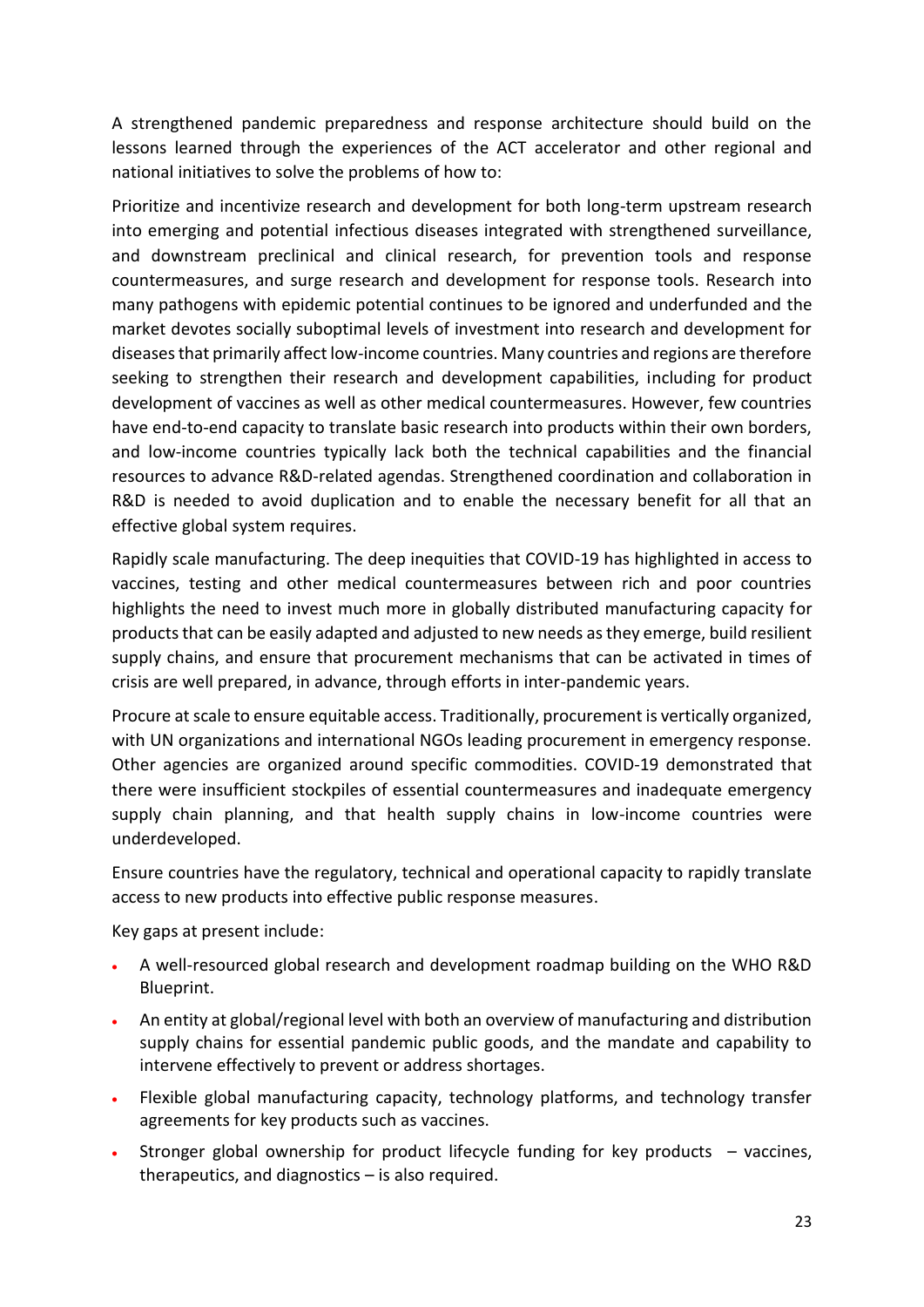- Pooled procurement mechanisms for medical countermeasures can potentially offer many benefits but require i) assured financing to place orders early; ii) diversified order portfolios; iii) the ability to provide predictability to recipients; and iv) country ownership and effective coordination with recipients are critical.
- A global entity with a clear mandate to catalyse product development in the area of therapeutics.
- A sustainable mechanism to underwrite the risk of development and large-scale manufacture of new products to both address urgent needs and ensure equitable access in the event of a pandemic.
- Operational and implementation research on preparedness and response interventions (incl. therapeutics and diagnostic, and research on how to increase community engagement, effective leaderships according to country or community contexts)

| <b>Estimated</b><br>need<br>(USD Bn) |
|--------------------------------------|
|                                      |
| \$1.4                                |
|                                      |
|                                      |
|                                      |
| \$0.2\$                              |
|                                      |
|                                      |

*Table 10: Examples of the key functions and needs at global/regional and national/local levels in this subsystem*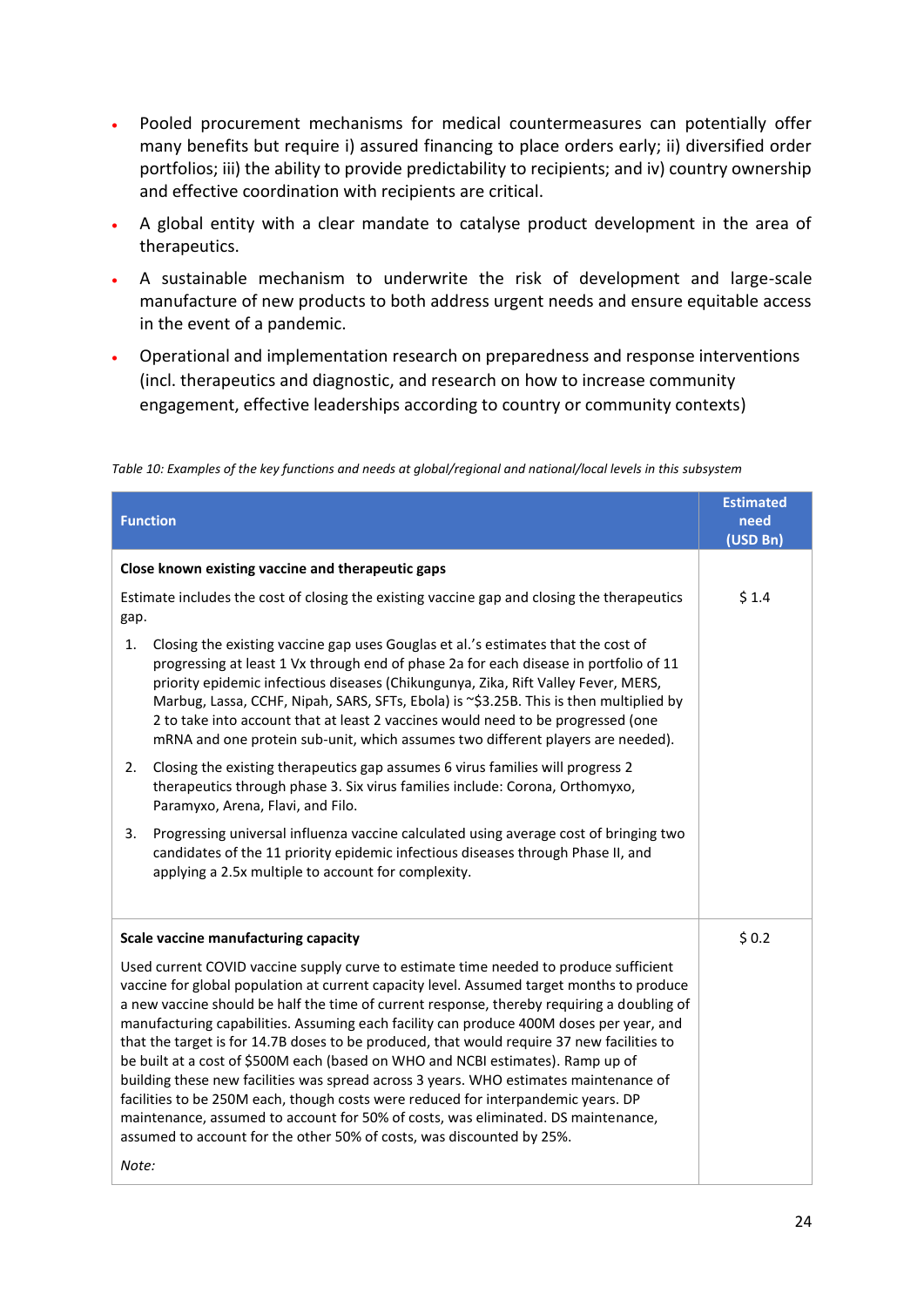|                                                                                                                                                                                                                                                   | <b>Estimated</b> |
|---------------------------------------------------------------------------------------------------------------------------------------------------------------------------------------------------------------------------------------------------|------------------|
| <b>Function</b>                                                                                                                                                                                                                                   | need<br>(USD Bn) |
| Based on agencies' asks as per ACT-A 2020 & 2021 budget. Incl. 50M for Vx, 123M for Tx,<br>and 18M for Dx                                                                                                                                         |                  |
| Supply chain prep (global stockpile)                                                                                                                                                                                                              | \$0.6            |
| Baseline stockpile per person calculated through proposed US SNS budget for FY 2022 of<br>\$905M divided by US                                                                                                                                    |                  |
| population. Global population then split into HIC and LIC/MIC using World Bank's<br>population estimates and economic classifications.                                                                                                            |                  |
| Gap in stockpiling identified in LIC/MIC was triangulated through two sources. PLOS<br>Journal identified PPE deficiencies<br>from SPAs assessments in Nepal, DRC, Haiti, Tanzania, and Afghanistan to be 62%.<br>QuartzAfrica cited South Africa |                  |
| planned to produce an additional 10k ventilators to supplement their 6k on hand in April<br>2020, implying a gap of 63%                                                                                                                           |                  |
| Gap in HIC identified based on US's SNS FY 2022 budget proposal increase to \$905M (28%<br>increase). Rationale was cited                                                                                                                         |                  |
| as "to maintain replenishment of critical medical supplies and restructuring efforts<br>initiated during the COVID-19 pandemic"                                                                                                                   |                  |
| Maintenance calculated by using US's annual stockpile budget / total value of stockpile as<br>a proxy for share of stockpile<br>gap cost needed for annual maintenance                                                                            |                  |
| Note:                                                                                                                                                                                                                                             |                  |
| Stockpiling during prepare phase. Value taken from ACT-A budget, required to build<br>supplies for 7 days                                                                                                                                         |                  |

#### *Table 11: Examples of how the needs are distributed across the Detect/Respond phase*

|                                                                                                      | <b>Investigate</b> | <b>Contain</b> | <b>Control</b> | Mitigate/respond |
|------------------------------------------------------------------------------------------------------|--------------------|----------------|----------------|------------------|
| Prioritized research and<br>equitable access to<br>medical countermeasures<br>and essential supplies | \$0.7              | \$0.7          | \$0.2\$        | $<$ \$0.01       |
|                                                                                                      |                    |                |                |                  |

# *A3) Public health and social measures and engaged, resilient communities*

Outbreaks, epidemics and pandemics begin in communities, spreading via the social and economic links between us all. Ultimately, all outbreaks also end in communities, through the successful implementation of public health and social measures by and in concert with affected communities. The difficulties that many countries have faced in implementing public health and social measures during COVID-19 points to the need for new approaches to risk communication, community engagement, and methods of fostering community resilience. Priorities include: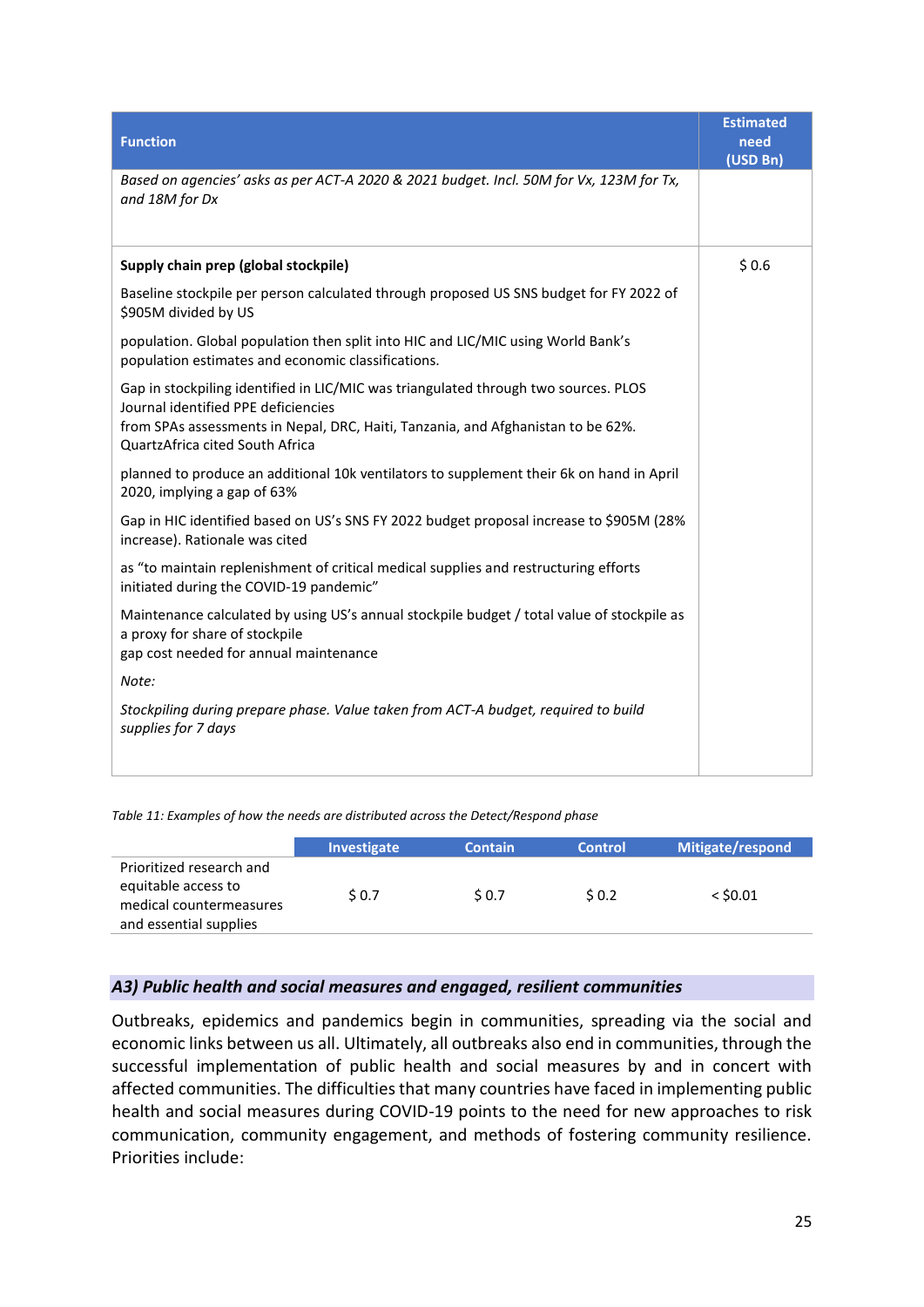- Strengthening of the global, regional and national capacity to manage the infodemic during acute crises. Key aspects of infodemic management include fostering a dynamic understanding of public attitudes, understanding and conversations about infectious pathogens and public health and response measures; the ability to ensure accurate, evidence-based and appropriate information is available and prominent in public discourse at the expense of misinformation and disinformation with the potential to erode public understanding and trust in public health messages and undermine the effectiveness of public health and social measures.
- Addressing the need for long-term investment in a culture of social connectedness and investment in civic mindedness, and the promotion of participatory decision-making and partnerships between governments and communities to ensure that preparedness, response and recovery efforts address community needs. Communities, community health workers, and civil society organizations should be early partners in the design, planning, implementation, and assessment of pandemic preparedness and response efforts.
- Clear structures and sustained funding for bi-directional community engagement at national level, in addition to technical support from regional and global levels, to foster durable trust in authorities in times of crisis, vulnerability and uncertainty. Earning and maintaining trust is a continuous process.
- Sustained investment in public health information campaigns and community engagement to promote long-term pandemic preparedness goals including reducing the risk of zoonotic transmission

| <b>Function</b>                                                                                                                                                                                                                                                                                                                                                                                                                                                                                                                                                    | <b>Estimated</b><br>need<br>(USD Bn) |
|--------------------------------------------------------------------------------------------------------------------------------------------------------------------------------------------------------------------------------------------------------------------------------------------------------------------------------------------------------------------------------------------------------------------------------------------------------------------------------------------------------------------------------------------------------------------|--------------------------------------|
| Limit human / wildlife interactions, specific activities                                                                                                                                                                                                                                                                                                                                                                                                                                                                                                           |                                      |
| Estimates include reducing spillover from livestock, reducing wild meat trade in China,<br>and regulating wildlife trade. These estimates are based on analysis by Andrew Dobson,<br>Stuart L Pimm and team - published on Sciencemag.                                                                                                                                                                                                                                                                                                                             | \$3.4                                |
| Spillover from Livestock: Methodology calculates the annual cost of implementing<br>1.<br>enhanced biosecurity for zoonoses around farming systems for 139 low and middle<br>income countries to be \$1.9B for low disease prevalence and \$3.4B for high disease<br>prevalence (based on World Bank One World One Health). 31 out of these 139<br>countries have high risk of wildlife viral spillover, therefore, taking into account<br>31/139 countries the range becomes \$424M to \$758M in 2012 dollars, which<br>equates to \$476M to \$842M 2020 dollars. |                                      |
| Reducing wild meat trade - China estimate based on a study by the Chinese cademy<br>2.<br>of Engineering, which concluded that wildlife consumed as food has annual value of<br>\$19.4B 2020 dollars, or \$14 / capita. Extrapolated to all LIC/MICs by population, the<br>global wild meat market is \$89B. Reducing the market by 25% over 10 years equates<br>to \$2.2B per year. Wildlife farming for food employs 6.3 Million people, whole<br>wildlife farming sector employs 14 million people in China                                                     |                                      |
| Regulating wildlife trade - OIE has \$34M/yr annual operating budget to assess<br>3.<br>disease risk in livestock trade without conducting testing. Method then assumes                                                                                                                                                                                                                                                                                                                                                                                            |                                      |

*Table 12: Examples of the key functions and needs at global/regional and national/local levels in this subsystem*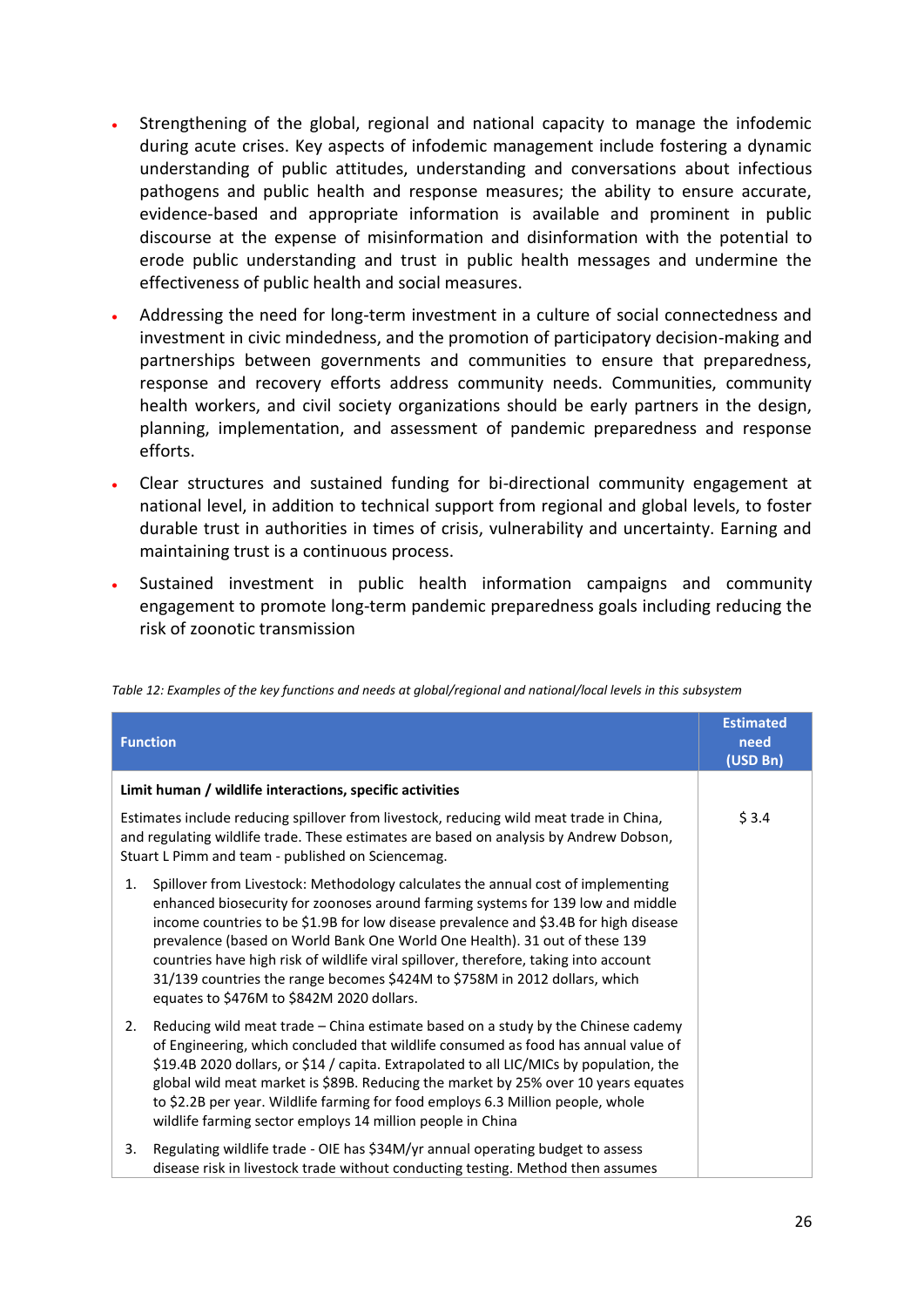| <b>Function</b>                                                                                                                                                                                                                                                                                                                                                                                                                                        | <b>Estimated</b><br>need<br>(USD Bn) |
|--------------------------------------------------------------------------------------------------------------------------------------------------------------------------------------------------------------------------------------------------------------------------------------------------------------------------------------------------------------------------------------------------------------------------------------------------------|--------------------------------------|
| similar budget to assess disease risk in wildlife trade (\$30M/year). From there it adds<br>cost of disease surveillance (USAID PREDICT budgets for disease monitoring in 20<br>countries = \$20M/yr) and scale 10-fold (USAID PREDICT built capacity for 100k<br>wildlife specimens in 20 countries. 10-fold increase to accout for high volume of<br>shipments that would need to be tested). $$30M + $20M = $50M \times 10$ -fold scale =<br>\$500M |                                      |
| Note:                                                                                                                                                                                                                                                                                                                                                                                                                                                  |                                      |
| Assumed to account for costs required to support communities in adherence to guidance<br>on human/wildlife interactions                                                                                                                                                                                                                                                                                                                                |                                      |
| <b>Communication and messaging</b>                                                                                                                                                                                                                                                                                                                                                                                                                     |                                      |
| Estimates calculated using South Africa, Thailand, and Benin IHR costing results. Total<br>annual and startup costs from each                                                                                                                                                                                                                                                                                                                          | \$0.4                                |
| country were divided by their respective GDP. Average cost/GDP ratios were then<br>multiplied by total Global GDP for LIC                                                                                                                                                                                                                                                                                                                              |                                      |
| and MIC to extrapolate total start-up and annual costs required. Each cost was further<br>extrapolated for each line-item in                                                                                                                                                                                                                                                                                                                           |                                      |
| IHR costing tool. Baseline HIC estimates extrapolated from LIC/MIC using population<br>ratios. Gap for LICs uses eSPAR                                                                                                                                                                                                                                                                                                                                 |                                      |
| assessment for African continent. Gap for HICs calculated using WHO eSPAR assessment<br>for Italy and South Korea as                                                                                                                                                                                                                                                                                                                                   |                                      |
| proxies. Each cost was further extrapolated for each line-item in IHR costing tool.<br>Communication initiative includes:                                                                                                                                                                                                                                                                                                                              |                                      |
| "risk communication systems"<br>1.                                                                                                                                                                                                                                                                                                                                                                                                                     |                                      |
| 2.<br>"internal and partner communication and coordination"                                                                                                                                                                                                                                                                                                                                                                                            |                                      |
| "public coordination"<br>3.                                                                                                                                                                                                                                                                                                                                                                                                                            |                                      |
| "communication engagement with affected communities"<br>4.                                                                                                                                                                                                                                                                                                                                                                                             |                                      |
| 5.<br>"dynamic listening and rumor management"                                                                                                                                                                                                                                                                                                                                                                                                         |                                      |
| Gaps identified based on WHO e-SPAR results                                                                                                                                                                                                                                                                                                                                                                                                            |                                      |
| Border Health - "Routine capacities are established at POE", and "effective public health<br>response at POE"                                                                                                                                                                                                                                                                                                                                          | \$1.3                                |
| Estimates calculated using South Africa, Thailand, and Benin IHR costing results. Total<br>annual and startup costs from each                                                                                                                                                                                                                                                                                                                          |                                      |
| country were divided by their respective GDP. Average cost/GDP ratios were then<br>multiplied by total Global GDP for LIC                                                                                                                                                                                                                                                                                                                              |                                      |
| and MIC to extrapolate total start-up and annual costs required. Each cost was further<br>extrapolated for each line-item in                                                                                                                                                                                                                                                                                                                           |                                      |
| IHR costing tool. Baseline HIC estimates extrapolated from LIC/MIC using population<br>ratios. Gap for LICs uses eSPAR                                                                                                                                                                                                                                                                                                                                 |                                      |
| assessment for African continent. Gap for HICs calculated using WHO eSPAR assessment<br>for Italy and South Korea as proxies. Each cost was further extrapolated for each line-item<br>in IHR costing tool. Border Health initiative includes:                                                                                                                                                                                                         |                                      |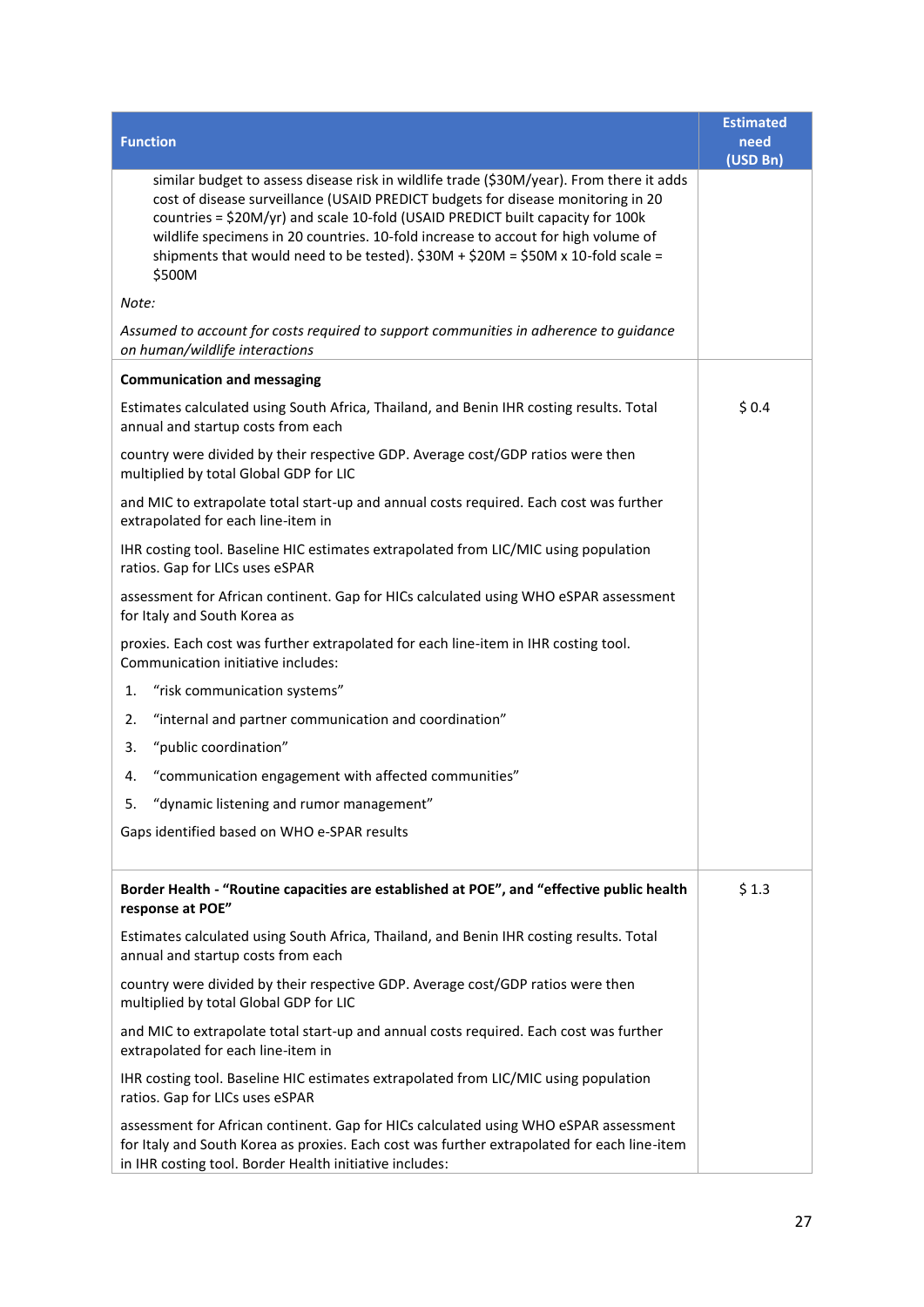|    | <b>Function</b>                                  | <b>Estimated</b><br>need<br>(USD Bn) |
|----|--------------------------------------------------|--------------------------------------|
| 1. | "Routine capacities are established at POE", and |                                      |
| 2. | "effective public health response at POE"        |                                      |
|    | Gaps identified based on WHO e-SPAR results      |                                      |
|    |                                                  |                                      |

*Table 13: Examples of how the needs are distributed across the Detect/Respond phase*

|                                                                            | <b>Investigate</b> | <b>Contain</b> | <b>Control</b> | Mitigate/respond |
|----------------------------------------------------------------------------|--------------------|----------------|----------------|------------------|
| Public health and social<br>measures and engaged,<br>resilient communities | S 0.2              | S 0.2          | S 0.1          | < S0.01          |
|                                                                            |                    |                |                |                  |

# *A4) Lifesaving, safe and scalable health interventions and resilient health systems*

Resilience in the context of health systems and pandemic preparedness and response is most usefully defined as the ability to prepare for, manage, and adapt to shocks. COVID-19 has affected every health system in the world, and exposed marked differences amongst them in terms of their resilience. The inability of many health systems to manage and adapt to COVID-19 has often been one of the primary drivers of the indirect human and economic costs of the pandemic. Drawing lessons from those systems that showed greatest resilience, we can highlight a number of the key qualities to prioritise in national health systems that will yield a resilience dividend, with benefits that accrue far beyond pandemic preparedness and response.

- The ability to increase capacity to cope with a sudden surge in demand is a prerequisite of resilience, with embedded surge capacity (human resources, infrastructure, and material) enabling an effective response to any rapid increase in demand.
- At the global level, countries will require support from international mechanisms, including elements of a global health emergency workforce such as emergency medical teams, in the event of large-scale crises in which demand for critical care facilities and key resources exceed national supply.
- Complementing surveillance information systems, health information systems with the ability to delivery accurate real time data about health system capacity and utilization are vital tools for decision-making but are often antiquated and inadequate.

A robust, flexible and well-motivated workforce is a critical element of pandemic preparedness. Well-motivated and supported staff are better able to adapt extra burdens during periods of acute demand. Training and long-term planning for health workforce development is crucial preparation for scenarios in which health workers must be redeployed to meet a surge in demand.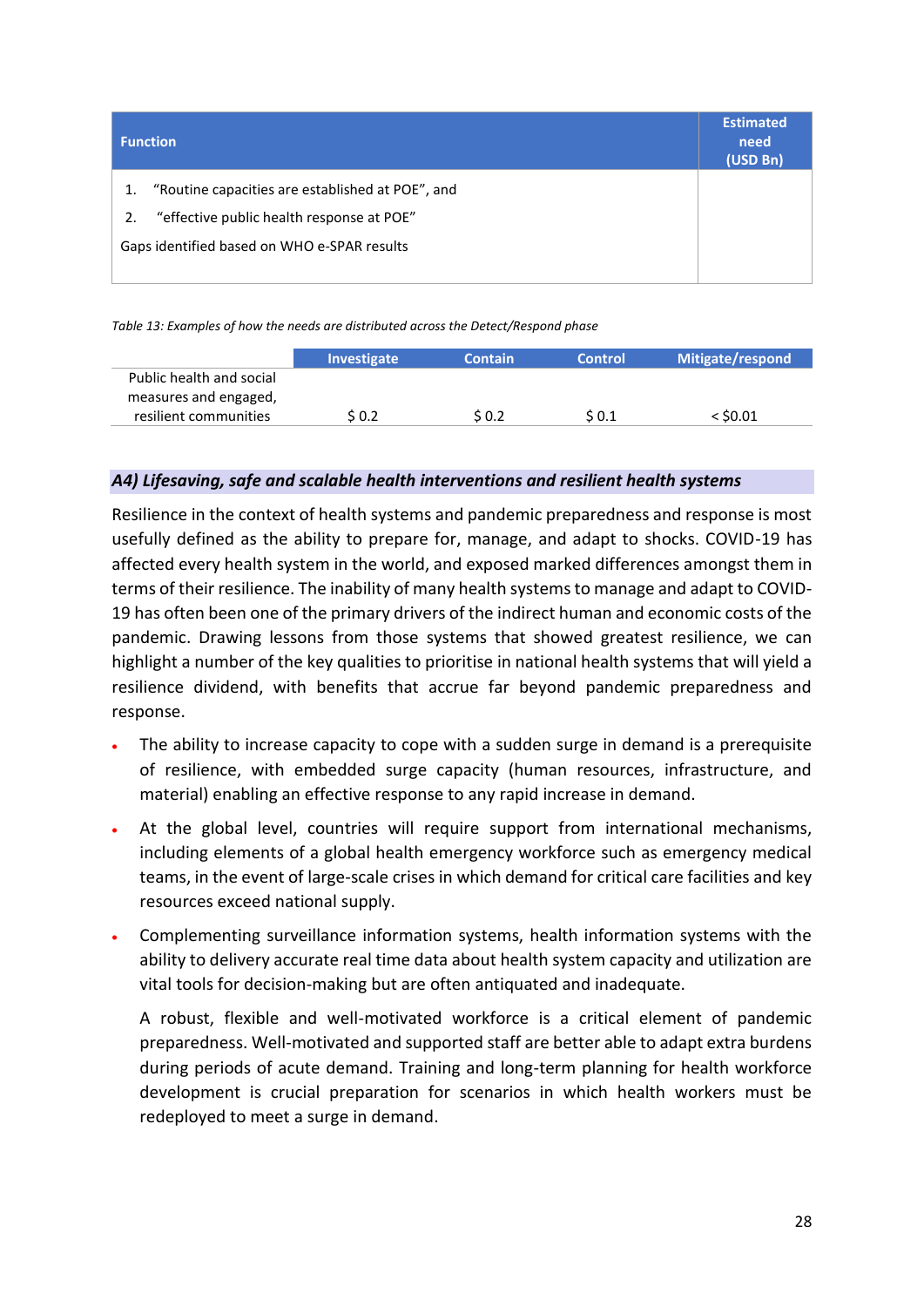*Table 14: Examples of the key functions and needs at global/regional and national/local levels in this subsystem*

| <b>Function</b>                                                                                                                                                                                                                                                                                                                                                                                                                                                                                                                                                                                                                                                                                                                                                                                                                                                                                                                                                                                                                                                                                                                                                                                                                                                                                                                                                                                                                                                                        | <b>Estimated</b><br>need<br>(USD Bn) |
|----------------------------------------------------------------------------------------------------------------------------------------------------------------------------------------------------------------------------------------------------------------------------------------------------------------------------------------------------------------------------------------------------------------------------------------------------------------------------------------------------------------------------------------------------------------------------------------------------------------------------------------------------------------------------------------------------------------------------------------------------------------------------------------------------------------------------------------------------------------------------------------------------------------------------------------------------------------------------------------------------------------------------------------------------------------------------------------------------------------------------------------------------------------------------------------------------------------------------------------------------------------------------------------------------------------------------------------------------------------------------------------------------------------------------------------------------------------------------------------|--------------------------------------|
| <b>National Public Health Institutes</b><br>Assuming regional hub teams responsible for local populations of ~3m each, with 1 single<br>centralized national-level setup per country Assuming a team of ~15 dedicated FTEs (e.g.,<br>data encoders, program officers, managers, epidemiologists) per every 3M population per<br>expert interviews L/MICs assumed to have 30% of central NPHI capacity, HICs assumed to<br>have 80% Incremental spending estimate assumes mid-point average between target and<br>best-in-class spending                                                                                                                                                                                                                                                                                                                                                                                                                                                                                                                                                                                                                                                                                                                                                                                                                                                                                                                                                | \$0.3                                |
| Pandemic and health security specific health system strengthening<br>Extrapolated gap in strengthening health systems based on Kenya's HHFA results (one of<br>pilot countries for HHFA in 2018/2019). Codified 500+ line items of services and<br>equipment in HHFA results as either related to pandemic preparedness or general. From<br>there, calculated deficiency (difference between Kenya result vs. target) for each line item,<br>then took the average (assumes that each line item holds same weight) which yielded an<br>average total deficiency of 53%. Calculated percentage of deficiencies related to pandemic<br>preparedness to be 18% by taking the sum of deficiencies related to pandemic<br>preparedness divided by sum of total deficiencies. Took Kenya's annual spend on<br>Healthcare per capita (\$88) and increased it by 53% to reflect the total annual spend<br>needed in Kenya per capita (\$134). Took the difference to find the gap of \$46 per person<br>(which is close to the LIC/LMIC global gap identified by Moses et. al in an article published<br>on The Lancet in December 2018). Multiplied the gap of \$46 per person by the percentage<br>of deficiencies related to pandemic preparedness to get \$9 per capita. Multiplied the \$9<br>by total LMIC / LIC population to get to \$30.2B. Assumed ramp up would take two years to<br>address that gap (\$15B per year) and that maintenance cost would be 10% per year<br>( \$3.0B) | \$5.4                                |

*Table 15: Examples of how the needs are distributed across the Detect/Respond phase*

|                                                                                          | <b>Investigate</b> | <b>Contain</b> | <b>Control</b> | Mitigate/respond |
|------------------------------------------------------------------------------------------|--------------------|----------------|----------------|------------------|
| Lifesaving, safe and<br>scalable health<br>interventions and<br>resilient health systems | \$0.2              | \$0.2\$        | \$0.1          | $<$ \$0.01       |

#### *A5) PPR strategy, coordination & emergency operations*

The goal of coordination is to systematically marshal and deploy the appropriate resources (knowledge and data, financial, material, and operational) to prepare for, prevent, detect, and respond rapidly to any pandemic threat, and guide the recovery of society and the evolution of the preparedness and response system in the period following a pandemic interlude. At all levels of organization, coordination must be underpinned by effective, accountable leadership. At the national, regional and global level COVID-19 exposed deficiencies in our collective ability to coordinate pandemic preparedness and response. Priorities for strengthening include:

At the global level a strengthened and accountable WHO with a clear mandate for establishing the norms and standards at the centre of pandemic preparedness and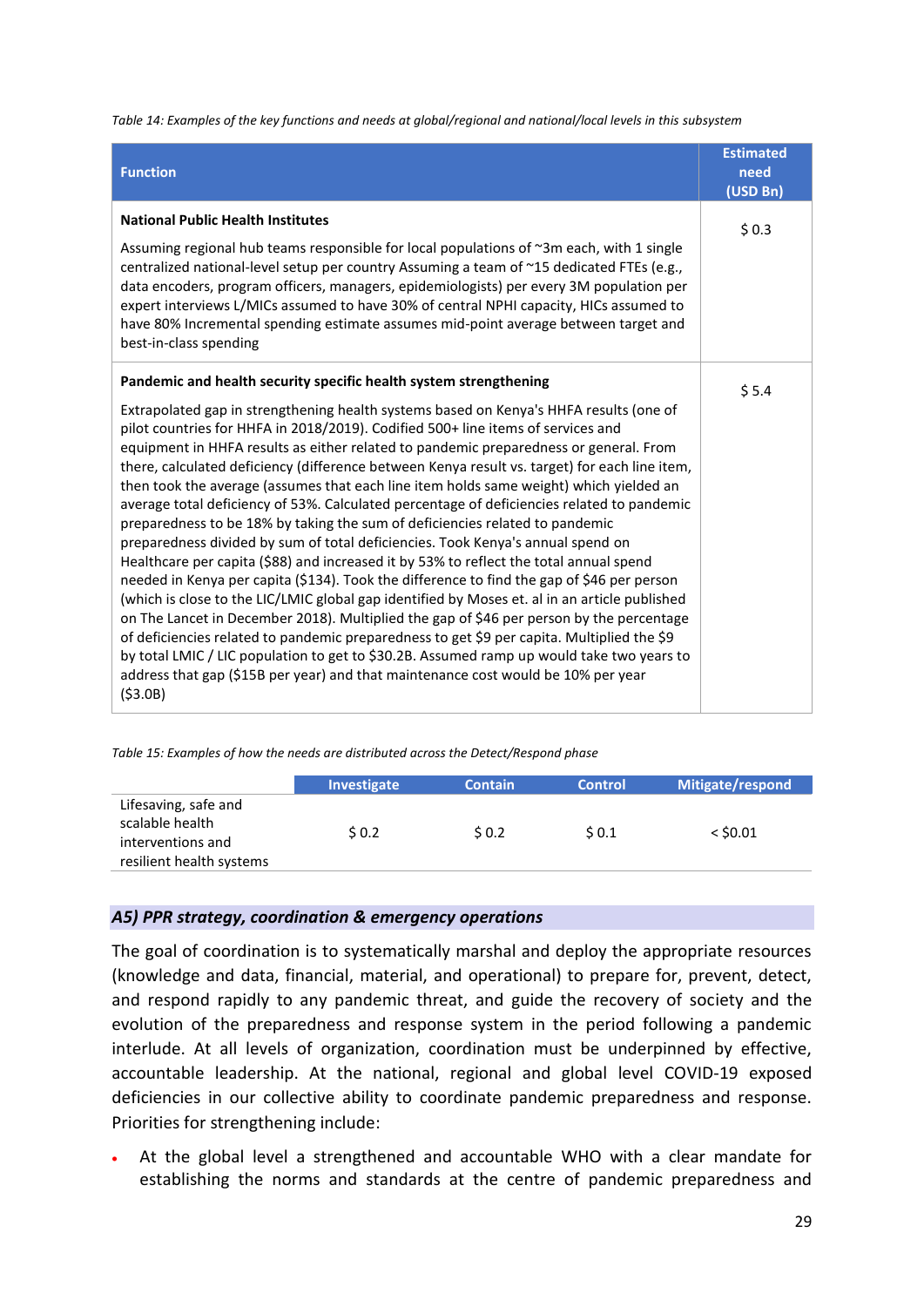response policy. At global, regional, and country level, WHO harnesses expertise in order to translate evidence into actionable guidance for every aspect of infectious hazard management, and support the stress testing of infectious hazard management response plans and IHR core capacities at national level. Monitoring and accountability for the application and adaptation of that guidance as public health policy before, during, and after pandemics must be strengthened.

- At national level, the development of evidence-based strategic preparedness and response plans, the financing of those plans, and the rapid mobilization of human and material resources across the whole of government and whole of society, as appropriate, should be the responsibility of a standing, professionalized health emergency corps. Such a corps should be coordinated from Emergency Operations Centres (EOCs) based on the Polio Response model.
- A multidisciplinary global health emergency workforce is required to address the specific problems of insufficient specialized, integrated health emergency response teams at national and subnational levels; fragmentation and lack of coordination between countries during their response to health emergencies; and a lack of trained, accredited and resourced response teams able to deploy across international borders rapidly and at short notice to supplement national capacities under national authorities and/or as part of an international response. At present, a lack of integration and coordination between different capacity strengthening initiatives across the health emergency cycle has given rise to a fragmented and siloed health emergency workforce that is less than the sum of its parts.

| <b>Function</b>                                                                                                           | <b>Estimated</b><br>need<br>(USD Bn) |
|---------------------------------------------------------------------------------------------------------------------------|--------------------------------------|
| Data integration                                                                                                          | \$0.4                                |
| For a country of 30M people, necessary cloud infrastructure costing \$300k/year, with<br>software licenses costing        |                                      |
| \$100k/year (and an additional \$300k in the first year)                                                                  |                                      |
| Team of 5 dedicated FTEs during set-up to lobby and push for health centers and for each<br>surveillance program to share |                                      |
| data and to have interoperable data with common meta-data $-2$ dedicated FTEs ongoing                                     |                                      |
| Build team of nearly 40 FTEs (\$1.5M for LIC/MIC and \$3M for HIC) to set up system.<br>Ongoing support from 20 data      |                                      |
| scientists and 10 data and IT support staff (\$1.5M for LIC/MIC and \$3M for HIC)                                         |                                      |
| L/MICs assumed to have 30% of data integration capacity, HICs assumed to have 80%                                         |                                      |
| Incremental spending estimate assumes mid-point average between target and best-in-<br>class spending                     |                                      |

*Table 16: Examples of the key functions and needs at global/regional and national/local levels in this subsystem*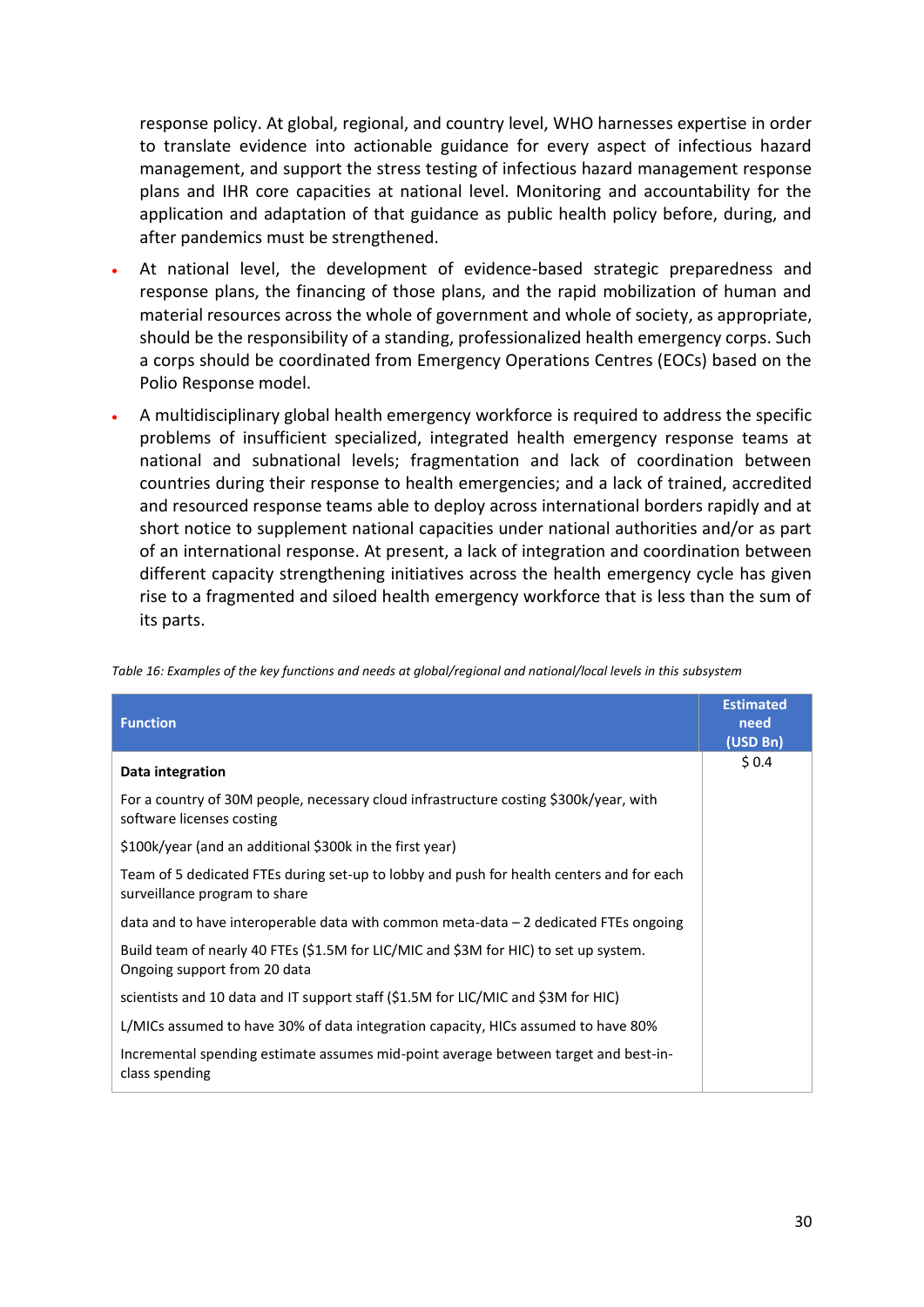| <b>Function</b>                                                                                                                                                                                                                                                                                                                                                                                                                                                                                               | <b>Estimated</b><br>need<br>(USD Bn) |
|---------------------------------------------------------------------------------------------------------------------------------------------------------------------------------------------------------------------------------------------------------------------------------------------------------------------------------------------------------------------------------------------------------------------------------------------------------------------------------------------------------------|--------------------------------------|
| <b>Emergency operations and Emergency Financial Funds</b>                                                                                                                                                                                                                                                                                                                                                                                                                                                     | \$0.2\$                              |
| Estimates include filling gaps in emergency operations and emergency financial funds                                                                                                                                                                                                                                                                                                                                                                                                                          |                                      |
| Emergency operations: US spend per capita based on CDC's PHEP program's "State<br>1.<br>and Local Preparedness and Response capability" budget of \$675M for FY 2020 was<br>used as proxy for standard operations. WHO estimates a 37% gap, which was used to<br>calculated weighted average gaps between HIC and LIC/MIC economies to obtain<br>\$854M to \$1,230M. Estimate also triangulated through IHR estimated gaps in Benin,<br>Thailand, and South Africa, which were used to extrapolate global gap |                                      |
| Emergency Financial Funds: Sums average funding required for Pandemic Emergency<br>2.<br>Financing Facility, WHO's Contingency Fund for Emergencies, and WHO's CHEPR                                                                                                                                                                                                                                                                                                                                          |                                      |
| Note:                                                                                                                                                                                                                                                                                                                                                                                                                                                                                                         |                                      |
| Fully aligned on Emergency Operations Centers. Need to be built out both on National<br>levels as well as a Global level. Emergency Financial Funds excluded, financing gap<br>question, not need question                                                                                                                                                                                                                                                                                                    |                                      |
| Conduct regular simulations and other cross-sectoral exercises                                                                                                                                                                                                                                                                                                                                                                                                                                                | \$0.3                                |
| Estimate uses FEMA's Category 3 hurricane simulation as a proxy to calculate spend per<br>capita. This is then applied to global population to yield global spending needed of<br>\$12M/year                                                                                                                                                                                                                                                                                                                  |                                      |
| Note:                                                                                                                                                                                                                                                                                                                                                                                                                                                                                                         |                                      |
| Replaced with bottom-up calculation based on expert input.                                                                                                                                                                                                                                                                                                                                                                                                                                                    |                                      |
| Conduct relevant assessments to highlight gaps in healthcare systems                                                                                                                                                                                                                                                                                                                                                                                                                                          | \$0.1                                |
| Estimates assuming HHFA (Harmonized Health Facility Assessment is the assessment<br>conducted). HHFA does not have                                                                                                                                                                                                                                                                                                                                                                                            |                                      |
| specific details in costing, but builds off of SARA, SDI, and SPA. Therefore, given that it is<br>lengthier and more                                                                                                                                                                                                                                                                                                                                                                                          |                                      |
| comprehensive that previous assessments, assumed a 30% cost increase to SARA. SARA<br>cost was estimated using the                                                                                                                                                                                                                                                                                                                                                                                            |                                      |
| SARA reference manual, which provides estimates for conducting assessment in small,<br>medium, large countries for                                                                                                                                                                                                                                                                                                                                                                                            |                                      |
| different options of the assessment. Size of country is defined by number of hospitals in<br>SARA, therefore used OECD data                                                                                                                                                                                                                                                                                                                                                                                   |                                      |
| on number of hospitals by coutry to identify the number of countries in each category<br>determined by SARA's cutoffs.                                                                                                                                                                                                                                                                                                                                                                                        |                                      |
| There are five options on how to conduct SARA assessment. Option 1: "National<br>Estimates" is the most common form of                                                                                                                                                                                                                                                                                                                                                                                        |                                      |
| assessment (based on reference manual), so model assumes 80% of assessments follow<br>that cost guideline. Remaining                                                                                                                                                                                                                                                                                                                                                                                          |                                      |
| 20% assumed to follow "District sample" option. All large countries follow District sample<br>since "National Estimates"                                                                                                                                                                                                                                                                                                                                                                                      |                                      |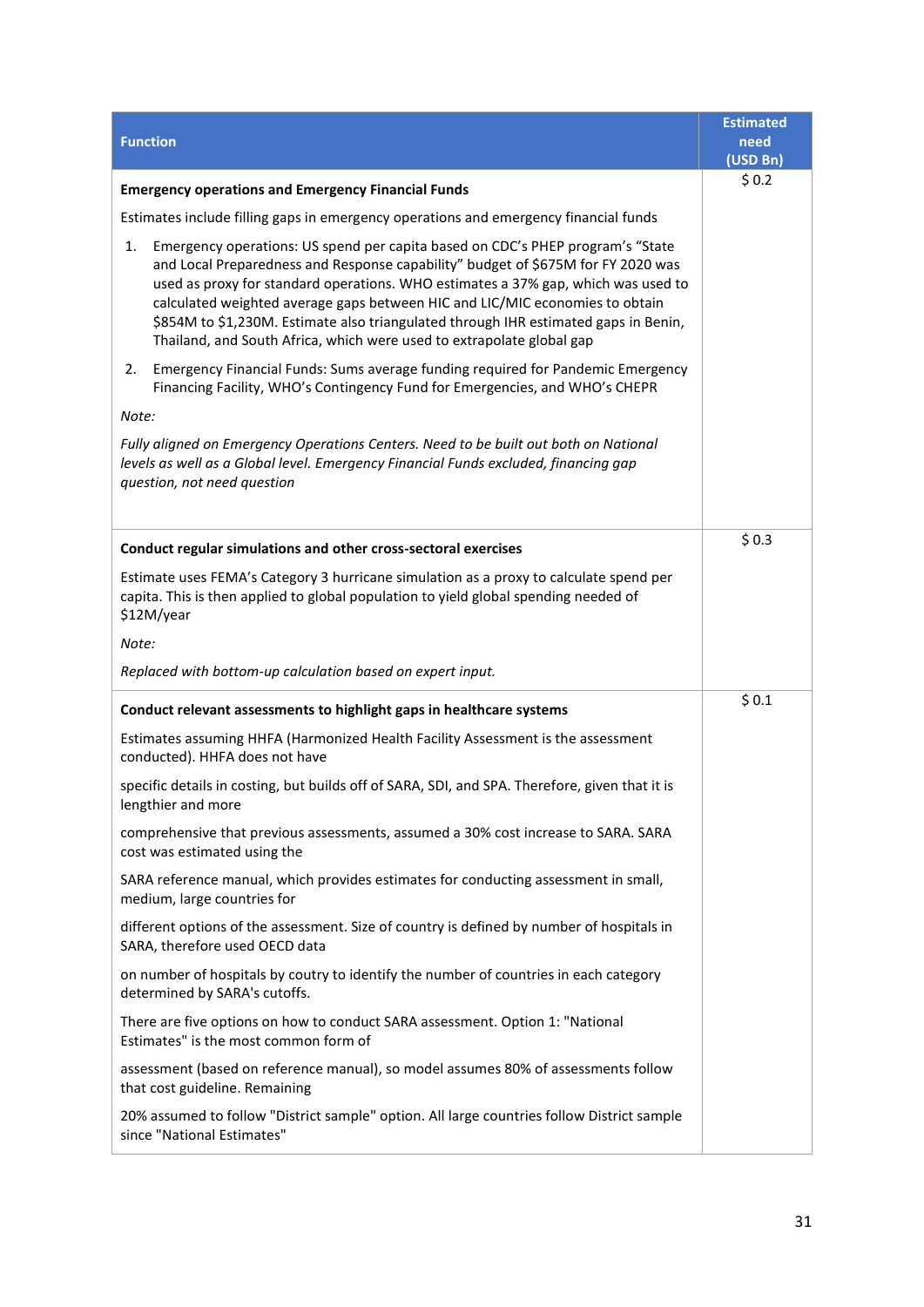| <b>Function</b>                                                                                                             | <b>Estimated</b><br>need<br>(USD Bn) |
|-----------------------------------------------------------------------------------------------------------------------------|--------------------------------------|
| option does not provide cost estimates for large countries. The proportion of assessments<br>that are National vs. District |                                      |
| are used to estimate the total cost of SARA for small, medium, and large countries<br>(\$44.66M). The assumed 30% higher    |                                      |
| cost is then applied to yield \$58M for HHFA.                                                                               |                                      |

*Table 17: Examples of how the needs are distributed across the Detect/Respond phase*

|                      | <b>Investigate</b> | <b>Contain</b> | Control | Mitigate/respond |
|----------------------|--------------------|----------------|---------|------------------|
| PPR strategy,        |                    |                |         |                  |
| coordination &       | \$ 0.7             | S 0.7          | S 0.1   | < \$0.01         |
| emergency operations |                    |                |         |                  |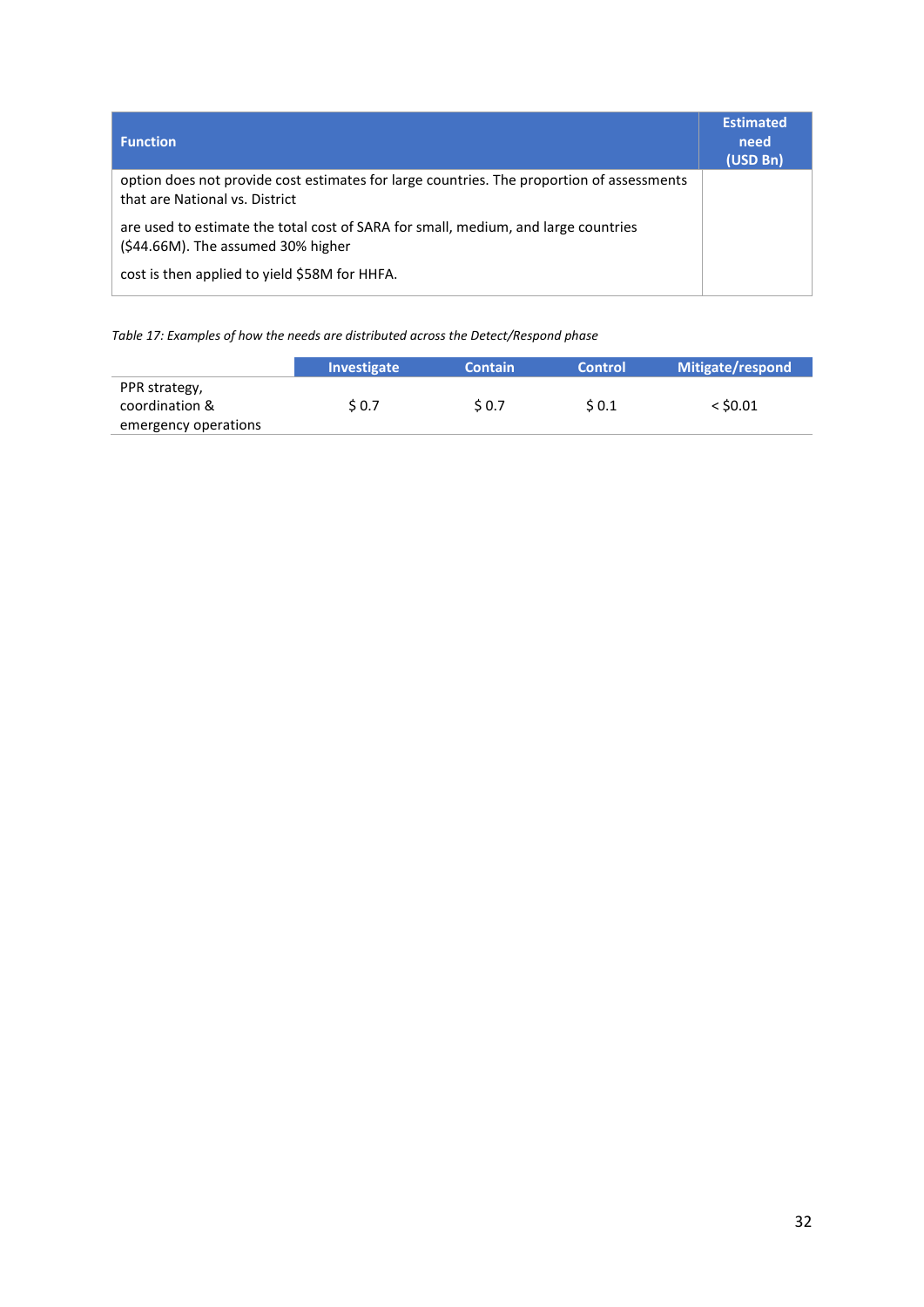# **Annex B | Tracking international PPR financing**

*This annex is based on a contribution from OECD.*

#### *International statistics on development finance and support to the SDGs*

The OECD Creditor Reporting System (CRS) database provides internationally comparable statistics on concessional and non-concessional development finance, i.e. Official Development Assistance (ODA) and other official flows (OOF), provided by DAC members, non-DAC and multilateral donors as well as philanthropic foundations. In addition to the CRS, the recently developed Total Official Support for Sustainable Development (TOSSD) measure managed by the International TOSSD Task Force aims to capture the financing of the Sustainable Development Goals (SDGs), through cross-border flows to developing countries (pillar I) and regional and global support to international public goods and global challenges (pillar II). Its tracking goes beyond official development finance captured in the CRS, in particular by capturing (i) south-south co-operation not tracked in the CRS, and (ii) support to international public goods and global challenges.

#### *Tracking support to pandemic preparedness and response (PPR)*

Currently the CRS and TOSSD databases do not track, in a precise manner, the financing of pandemic preparedness and response (PPR). However, the CRS and TOSSD sector codes enable the tracking of support for health and for its sub-categories that can be used as proxies for pandemic preparedness and response (i.e. infectious disease control). Concessional and non-concessional flows from all providers for health reached USD 27 billion in 2019, out of which USD 12 billion targeted infectious disease control (including malaria, tuberculosis, STD and HIV/AIDS and other infectious diseases). This includes USD 3.9 billion of expenditures by private philanthropic foundations, including USD 1.9 billion on infectious disease control. TOSSD for health amounted to USD 25 billion in 2019, including USD 21.5 billion through cross-border flows to developing countries and USD 3.5 billion through global and regional support to international public goods and global challenges. TOSSD for infectious disease control amounted to USD 10.7 billion, with USD 9.8 billion in the form of cross-border flows to developing countries and USD 930 million in the form global and regional expenditures. It should be noted that because TOSSD is a new statistical measure, its data coverage has not yet reached its full potential but will improve over the next few years. In addition, the CRS and TOSSD databases also track support for animal health, although these data are not included in the figures stated above.

In light of current and future global health security risks, there is increasing demand to improve the tracking of financial contributions for pandemic preparedness and response, especially given the push for scaled up investments in this area. The TOSSD Task Force has already started to discuss more targeted tracking methods for PPR, for example through the use of a cross-sectoral keyword. In parallel, the OECD is also looking to advance discussions on tracking PPR flows in the context of the CRS. Noting the challenges in defining PPR, these efforts would involve further consultations with relevant global bodies, in particular the Global Preparedness Monitoring Board (GPMB).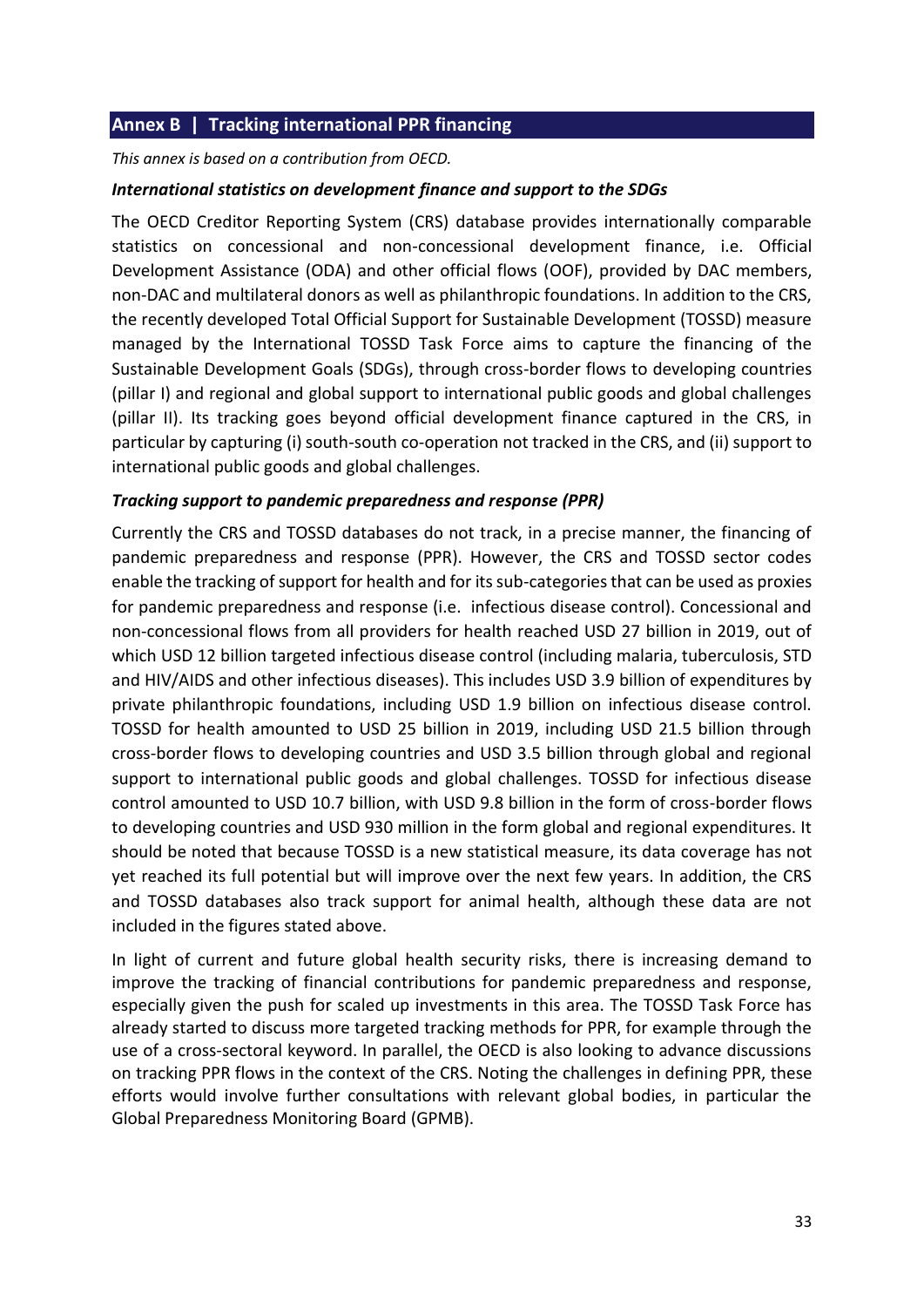# **ANNEX C | Three broad pathways to address financing gaps**

#### *1) Selectively augment resources of existing institutions to support PPR investments*

#### **Description:**

The existing PPR financing gap could be addressed by increasing investments in priority areas through selectively augmenting funding for existing institutions. This would enable existing institutions to further strengthen their individual PPR footprints and collectively address a substantial share of the PPR needs.

#### **Effectiveness:**

This option neither structurally addresses critical gaps in today's PPR financing landscape nor does it offer the opportunity to leverage non-ODA resources or incentivize additional global public good investments. Furthermore, it creates incentives for each institution to launch its own (competing) fundraising campaign, doing little to address the coordination challenges in the PPR space. Consequently, this option leaves the risk that urgent PPR priorities remain under- or too slowly funded, as exposed during the COVID-19 pandemic.

#### **Feasibility:**

Since this option does not represent a shift from current practices, it would not entail implementation challenges.

*2) Establish a new, dedicated stream of additional, catalytic international financing for PPR, that can be channeled through existing institutions (e.g., 'fund of funds')*

#### **Description:**

A new "fund of funds" would provide a dedicated stream of funding for PPR interventions, while offering the flexibility to work through a variety of existing implementing partner institutions, drawing on their comparative advantages. Further, it would allow non-ODA resources to be mobilized. Key principles would include: i) complementarity with existing international financing and fundraising efforts, ii) helping to improve coordination of support, iii) leveraging existing implementing partners; iv) ensuring early and extensive involvement of recipient countries and regional institutions, including to define fit-for-purpose institutional arrangements for addressing PPR gaps at country, regional and global levels. It could support both the country-specific and global public goods aspects of PPR.

#### **Effectiveness:**

This approach would offer a comprehensive and agile solution to addressing the identified PPR financing gap. Through a 'fund of funds', gaps in today's PPR financing landscape can be filled and catalytic investments of various kinds can be supported to more flexibly address PPR priorities. Further, it would enable a swifter response to urgent needs without requiring additional fundraising or newly arranged partnership models each time a new crisis strikes.